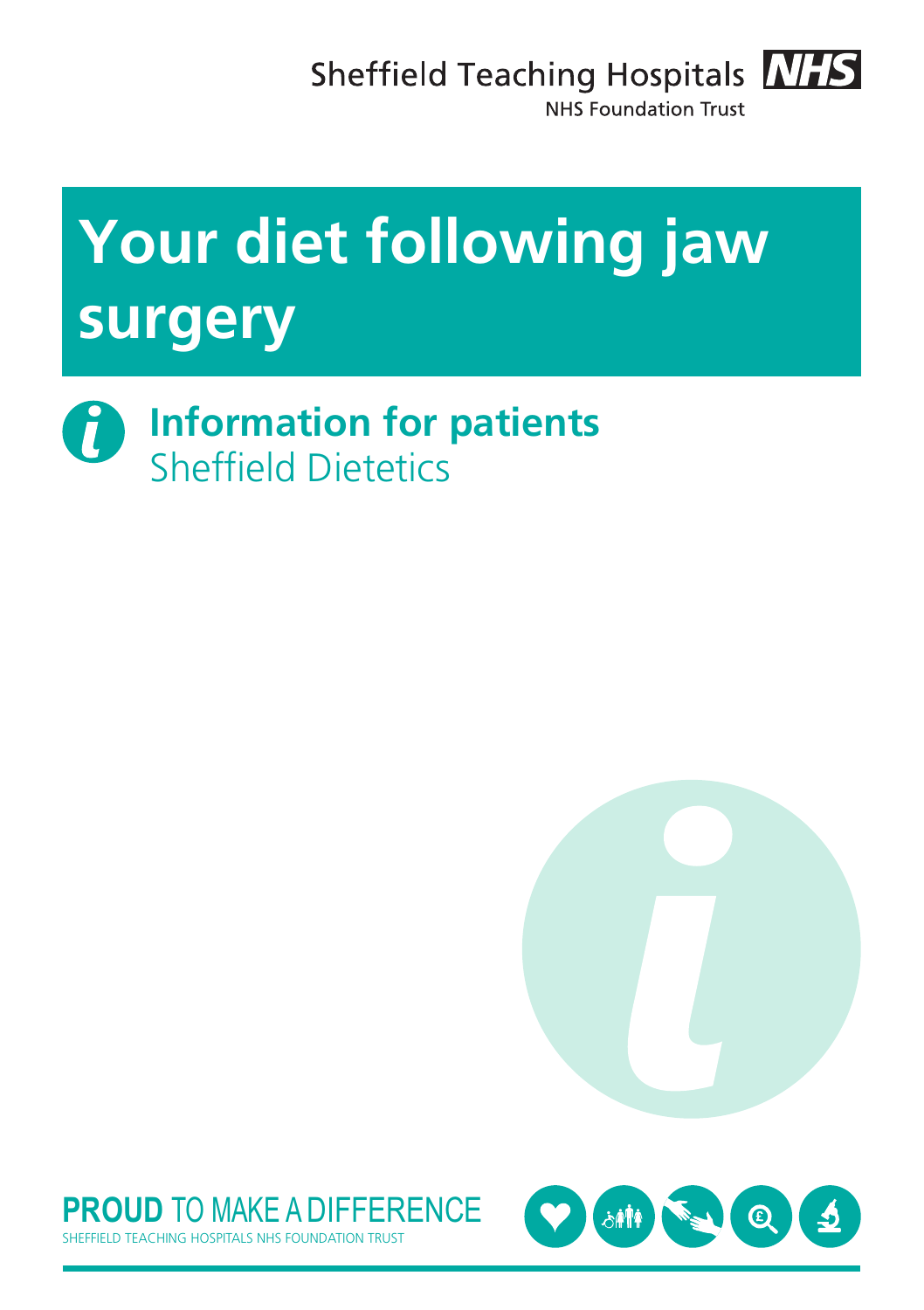## **Introduction**

This leaflet is designed to give you information and advice about what to expect following surgery.

Everyone undergoing this procedure will have difficulty eating and drinking after their surgery. This may be due to:

- the movement of your jaw being restricted by wires and/or elastics.
- acute swelling (oedema) which occurs after surgery
- tenderness from the operation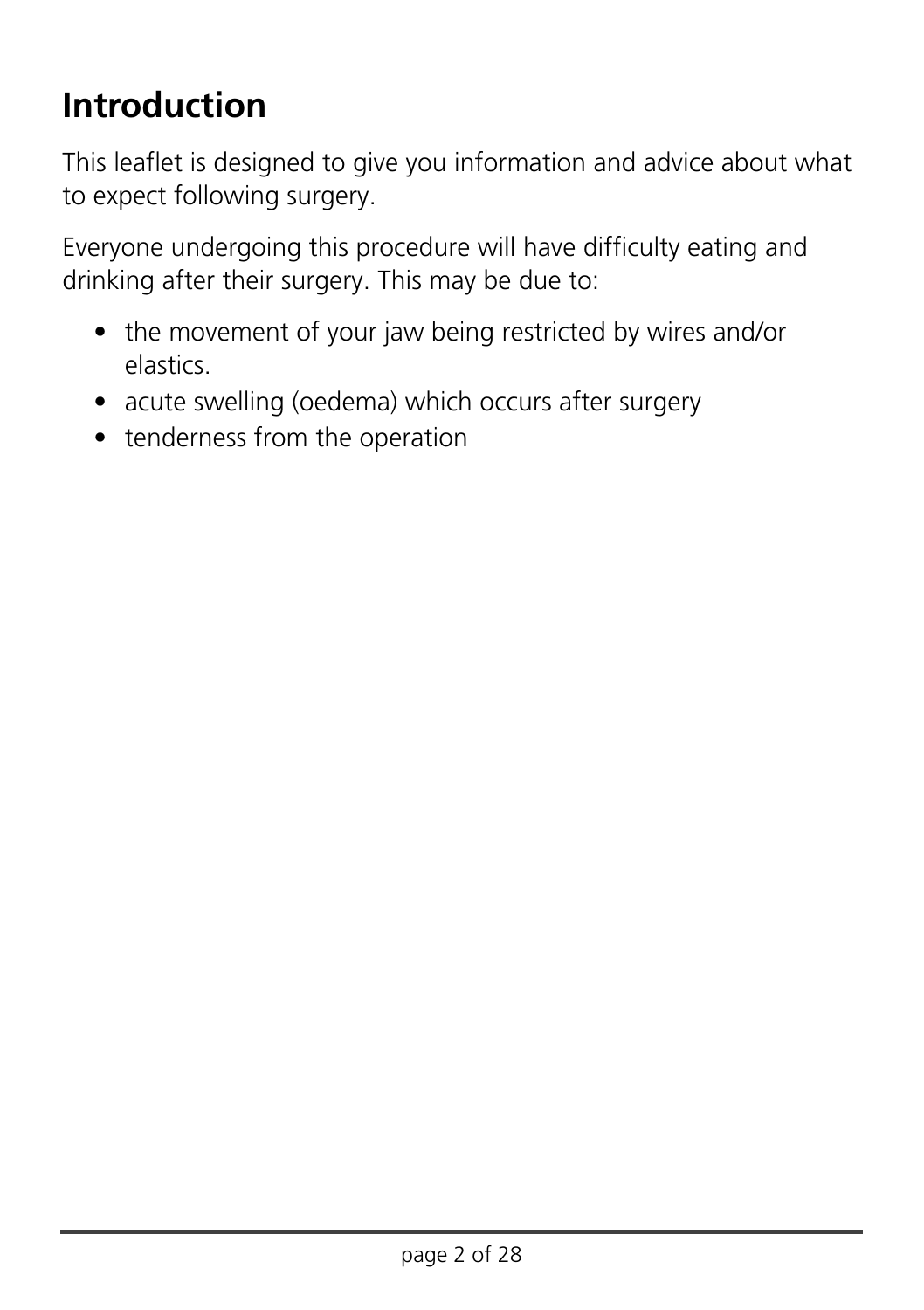## **What type of diet will I need after jaw surgery?**

How quickly eating and drinking become easier depends on how quickly your swelling goes down and how much mouth opening you have.

If your mouth opening is limited you will find it difficult to eat or drink the amounts you usually manage. You may only be able to take fluids and a pureed diet for the first 1-2weeks.

Following this, your doctor will advise you when you can start to take very soft foods and build up gradually.

When advised by your doctor or surgeon, you will progress onto a soft diet over the 4 weeks following surgery. It is important to try and get onto a soft diet as soon as you are able to, after your surgery, to help ensure you are getting a variety of nutrients in your diet. The rate at which you progress from one consistency to another will be determined by how limited your mouth opening is.

We recommend that you do not try and chew hard or tough food, for example hard toast, crusty bread, tough meats, raw vegetables, hard fruit, toffees or chewy sweets, for 6-8 weeks after your operation. This is to make sure the jaw bones heal together well. At your regular outpatient appointments the doctor or orthodontist will give you an indication of how much you should be using your jaw to chew. You should also avoid biting into fruit such as uncut apples and crusty bread or pizza crusts while your brace is in place. Please check with your orthodontist if you have any questions about this at your follow up appointments after your surgery.

You may find eating with a teaspoon and using plastic cutlery more comfortable.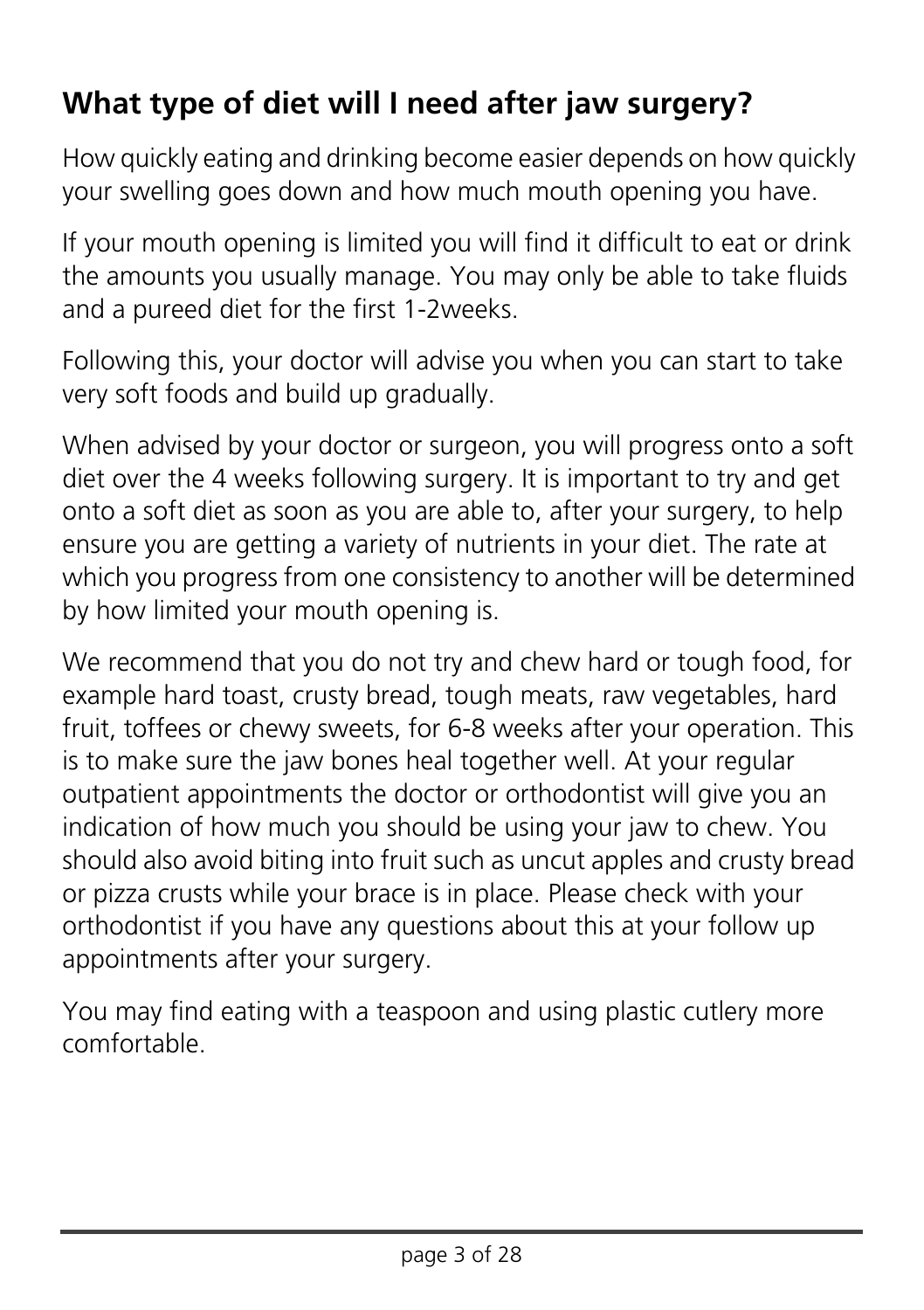## **Is there anything I can do to help with swallowing?**

Below are some suggestions to help you with swallowing during the initial stages following surgery:

Begin with fluids only. As your mouth opening is limited and your mouth is swollen, fluids will be the easiest to manage.

Sit upright and make sure you are not tired when you are trying to drink. Gravity will help the liquid pass into the stomach. Making sure you are not tired when you try to drink will mean the muscles involved in swallowing will work well.

Tip your head back gently when you take a drink as your tongue may be swollen and cannot work well to move fluids to the back of your mouth to swallow. Tipping your head ensures that gravity will carry the fluid to the back of the throat instead.

Try different drinking utensils. If you are having difficulty drinking from a cup you could try a spouted cup, sports bottle or a straw. If your lips are very swollen a large syringe may be helpful to direct fluids to the back of your throat. The nurses can provide you with a syringe.

## **How can I make sure that I get enough nutrition?**

It is important to have regular nourishing liquids and blended meals throughout the day in order to provide an adequate nutritional intake. It will be easier to eat smaller meals 5-6 times per day instead of 3 large meals. Foods can be fortified to add in extra nutrients; ideas for this can be found in this booklet.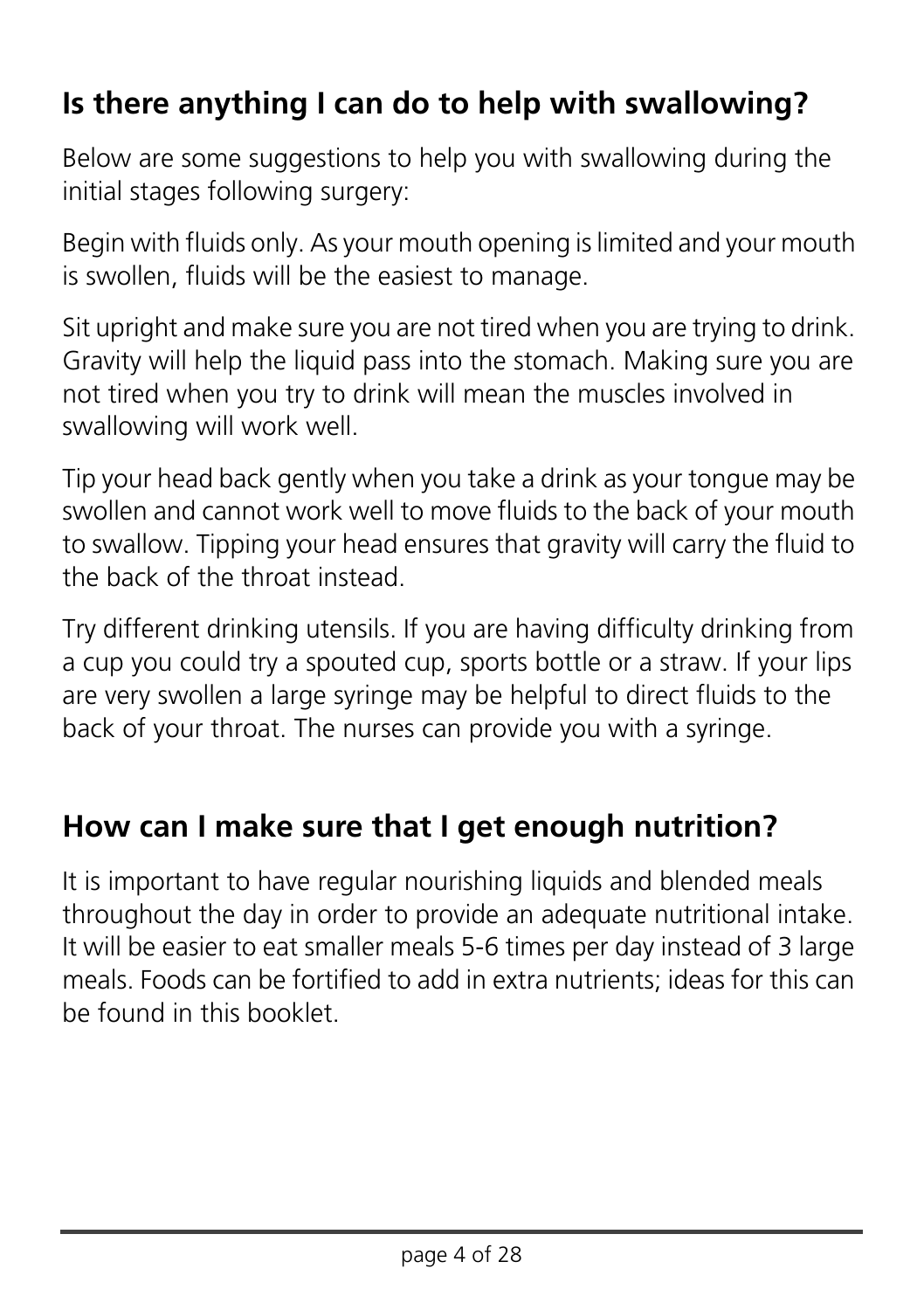## **Will I need supplement drinks?**

Complan™ shake and Meritene™ shake are milk based nutritional supplements which you will need to take whilst on a liquidised diet to provide you with extra energy and protein. For those who enjoy milkshakes, Complan shake and Meritene shake can be bought in a variety of flavours. Try mixing extra items into the shakes such as ice cream, blended fruit, smooth yoghurt, cream and other suitable items to increase variety and energy content. The dietitian may recommend prescription supplements such as Fortisip compact or Fortisip compact protein. If these are required, the dietitian will provide you with them before you are discharged.

If you prefer savoury foods you can also buy Meritene or Complan soups or Complan shake in original flavour. These can be taken alone or mixed into other drinks, soup or main meal recipes. Meritene and Complan shakes and soups can be bought at supermarkets or chemists without a doctor's prescription. Alternative supplement drinks, 'meal replacement' drinks and soups can be purchased from supermarkets or pharmacists. If it is a powder supplement, please ensure you mix it with full fat milk.

If you have any questions about which drinks or soups may be suitable for you, please ask your pharmacist or contact the dietitian.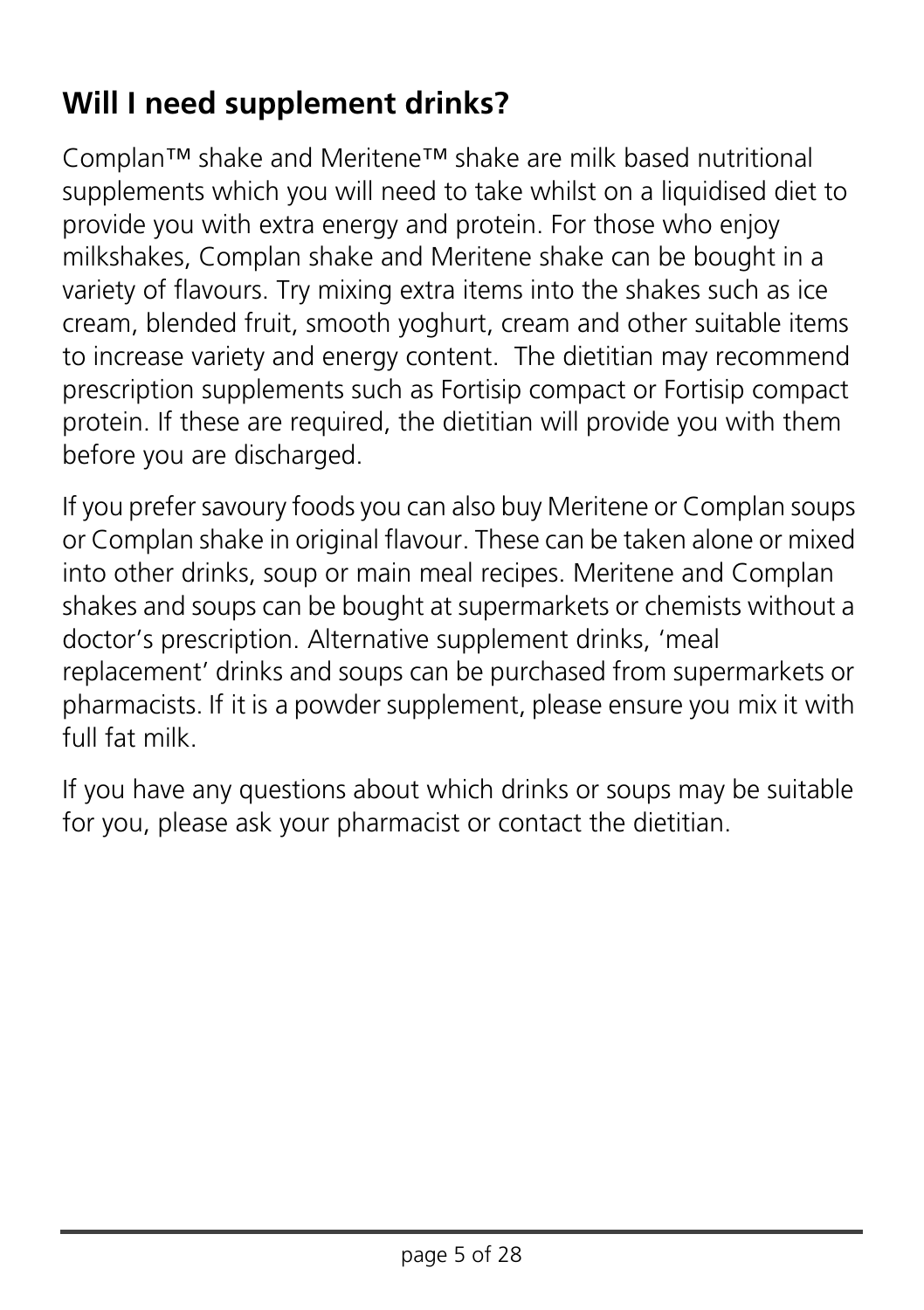## **What will I need to have ready at home for after my surgery?**

- Blender or food processor
- Complan shake or Meritene shakes or other meal replacement shakes. You are likely to need several of these per day depending on how much other liquidised food you eat
- Scales to monitor your weight regularly
- Full fat milk and double cream
- Homemade, tinned or packet soups
- Other foods and drinks you enjoy which can be taken in liquid form or added into soups, shakes and meals. See recipe ideas in this booklet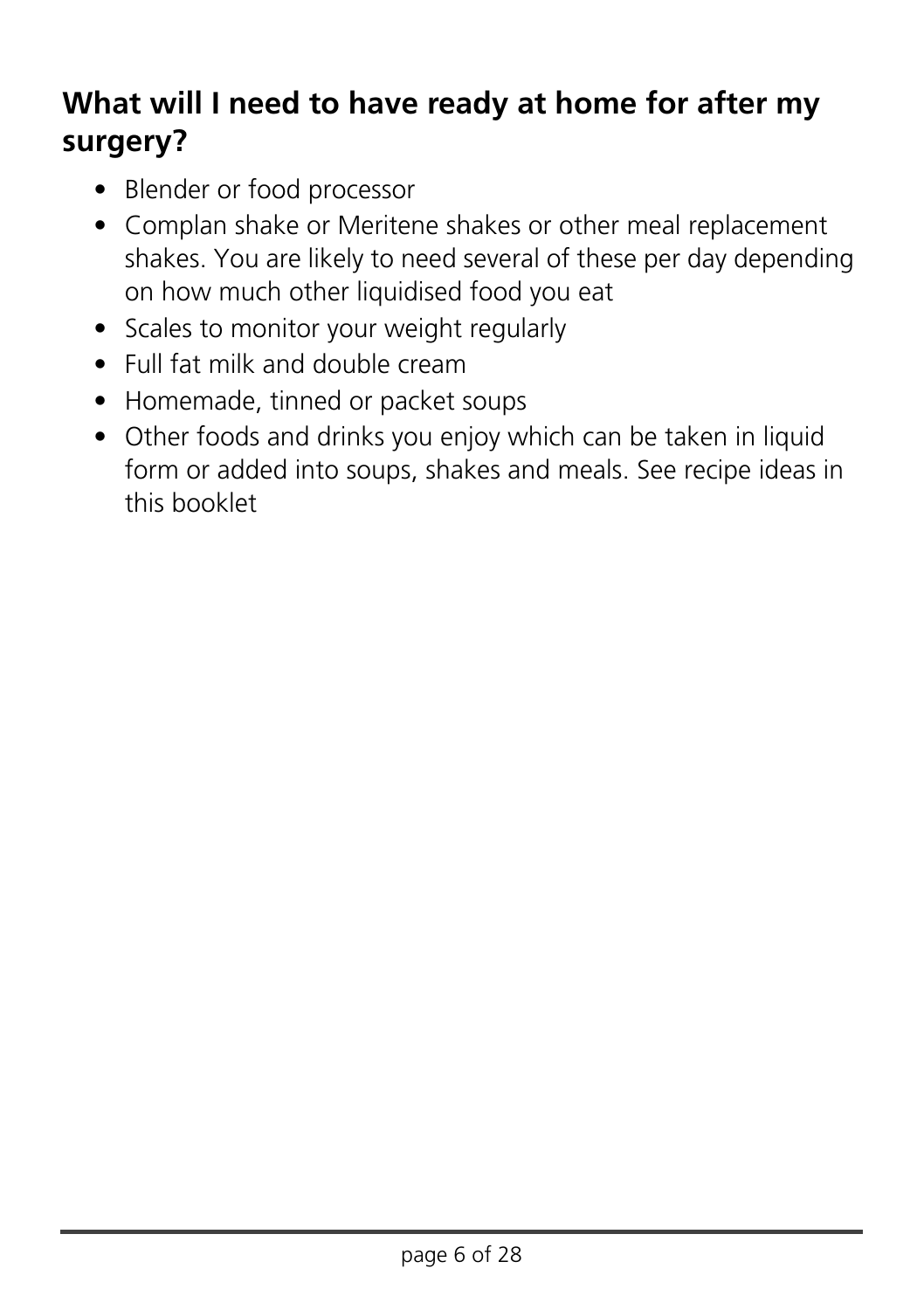## **How do I liquidise / puree food?**

- Use a food processor or hand blender
- Cut up food into small portions prior to blending
- If using meat or fish, remove skin, gristle, fat or bones, cut into small pieces then cook well before blending
- Add nourishing fluids such as stock, gravy, sauce or soup to cover the blades and blend at maximum speed until it reaches the consistency of a smooth soup
- You will need to sieve some foods to ensure that they are fully smooth
- Use nourishing fluids (for example stock, cream, milk, gravy, soup and sauces) to blend and thin down liquidised food to its required texture
- It may be easier to liquidise meals in bulk then freeze in portions, defrosting and reheating as required

## **Will I get constipated on a liquid diet?**

Keeping some fibre in your diet will help to prevent constipation. Try including vegetables, beans, lentils and other pulses into soups, and include fruit blended into smoothies. It is important to drink regularly over the day to keep hydrated and prevent constipation. Aim for a minimum of 6-8 cups of fluid a day.

## **What sorts of foods should I be including in my diet?**

It is important to try and include all the different food groups into your diet whilst following a liquidised or puree diet.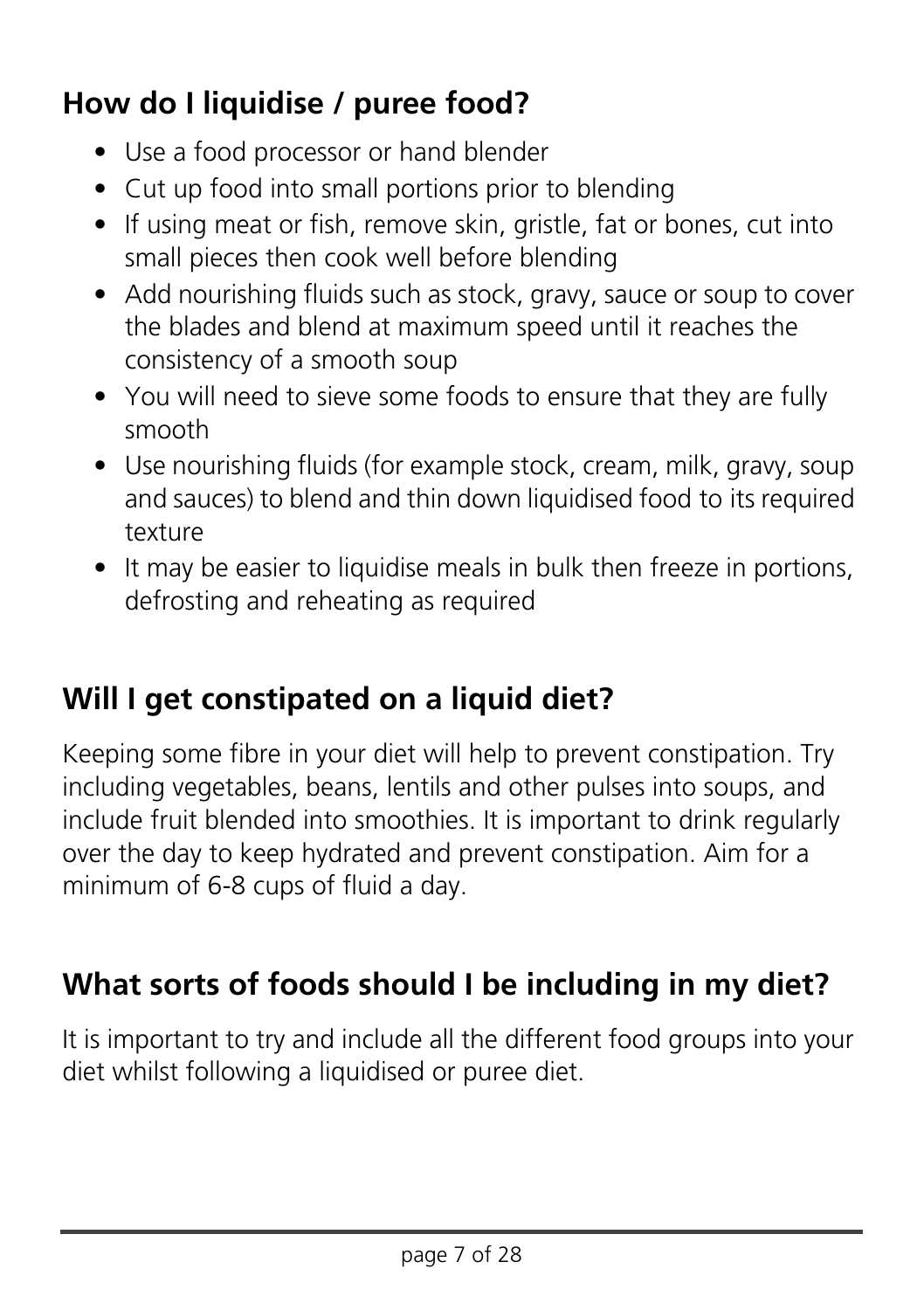## **Breakfast**

| <b>Puree / Liquidised</b>                                                                                                              | Soft / Easy to chew                                                                                                                    |
|----------------------------------------------------------------------------------------------------------------------------------------|----------------------------------------------------------------------------------------------------------------------------------------|
| Smooth instant oat cereal or<br>porridge                                                                                               | Poached or scrambled eggs                                                                                                              |
| Wheat biscuit cereal soaked in<br>hot or cold milk until smooth                                                                        | Omelette with cream or cheese                                                                                                          |
| Smooth yoghurt                                                                                                                         | Cereals soaked in milk until soft -<br>avoid cereals with hard nuts or<br>dried fruit                                                  |
| Mousse or custard                                                                                                                      | Skinless sausage                                                                                                                       |
| Liquidised/ blended soft ripened<br>fruits with seeds or bits removed                                                                  | Baked beans or tinned spaghetti<br>with                                                                                                |
|                                                                                                                                        | Croquette potatoes or potato<br>waffles (fully soaked so no skins)                                                                     |
| Smoothies or milk shakes made<br>with full fat milk or ice cream                                                                       | Yoghurt with soft mashable<br>lumps, no hard biscuit bits, seeds<br>or nuts.                                                           |
| Blended eggs with cream and<br>butter                                                                                                  | Smoothies or milk shakes made<br>with full fat milk or ice cream                                                                       |
|                                                                                                                                        | Crustless bread can be eaten if it<br>is fully soaked in sauce, such as<br>tinned tomatoes, so that it is<br>moist.                    |
| - Also bread could be used when<br>preparing other dishes such as<br>blended into a thick, smooth<br>soup. No crusts, grains or seeds. | - Also bread could be used when<br>preparing other dishes such as<br>blended into a thick, smooth<br>soup. No crusts, grains or seeds. |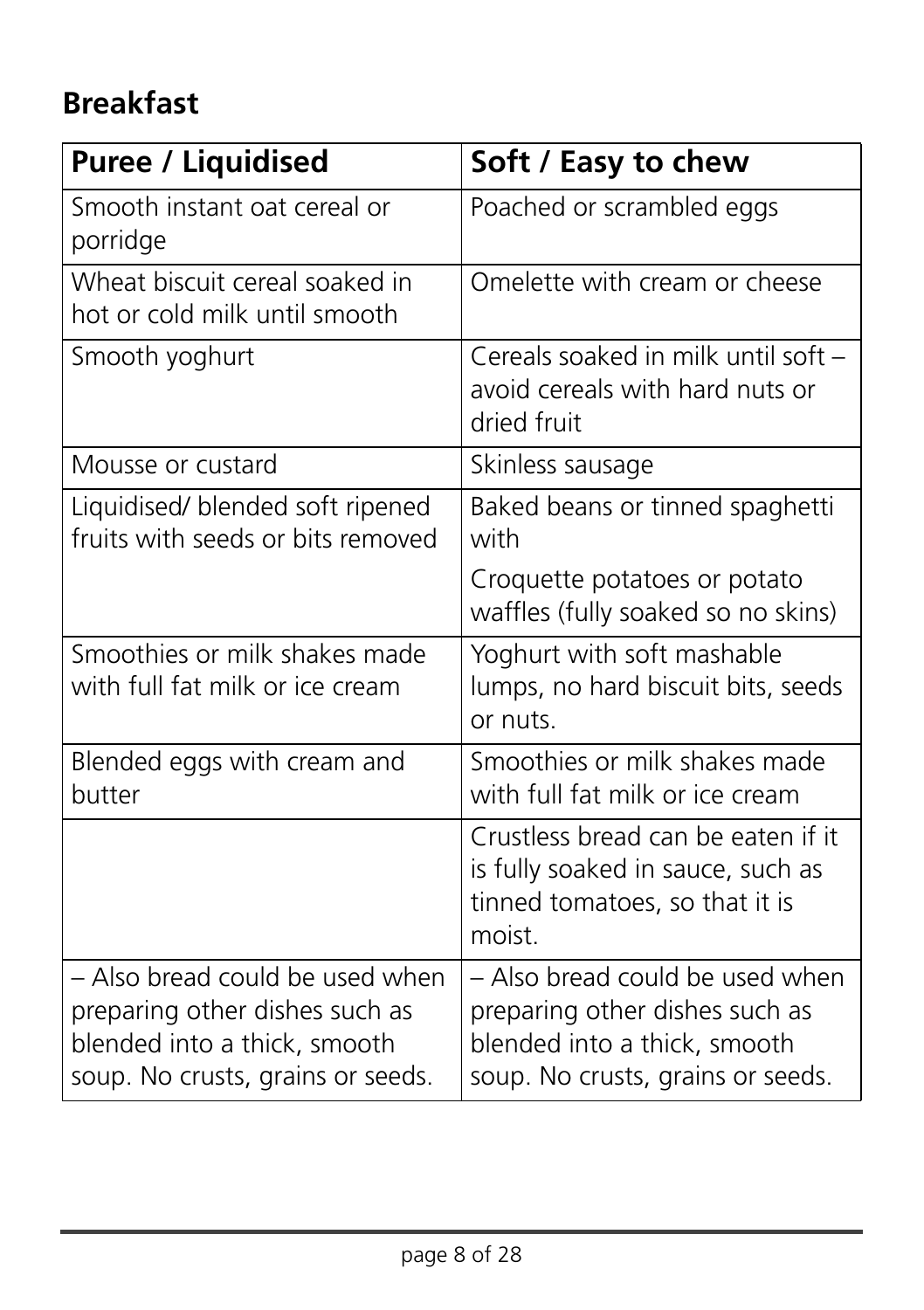## **Light Meals**

| <b>Puree / Liquidised</b>            | Soft / Easy to chew                    |
|--------------------------------------|----------------------------------------|
| Smooth pate or potted meat           | Poached or scrambled eggs              |
|                                      | Omelette (plain or cream /             |
|                                      | spreadable cheese)                     |
|                                      | Chopped boiled egg in                  |
|                                      | mayonnaise or salad cream              |
| Smooth soup made with full fat       | Houmous                                |
| milk or cream                        |                                        |
| Pureed potato with cream cheese      | Smooth pate                            |
| or cottage cheese                    |                                        |
| Puree macaroni cheese                | Smooth peanut butter blended           |
|                                      | into sauces or smoothies               |
| Dahl or smooth houmous               | Fish mousse                            |
| Smooth peanut butter blended         | Spaghetti hoops or tinned baked        |
| into sauces or smoothies             | beans                                  |
| Liquidised soft, ripened varieties   | Cheese spread, cottage cheese,         |
| of fresh fruit, tinned fruit, stewed | cream cheese and other soft            |
| fruit or fruit juices (without bits) | cheeses (no rinds)                     |
| Smooth, thick yoghurt, fromage       | Cheese soufflé                         |
| frais, soya dessert                  |                                        |
| Egg custard blended no crusts        | Cheese triangles                       |
| Smoothies, milkshakes or             | The inside of jacket potatoes*         |
| enriched milk (see adding extra      | with margarine or butter and soft      |
| nourishment section)                 | filling such as cream cheese,          |
|                                      | cottage cheese, tuna and<br>mayonnaise |
|                                      | or Quorn™ pieces                       |
|                                      |                                        |
| Fish mousse                          | Cauliflower cheese                     |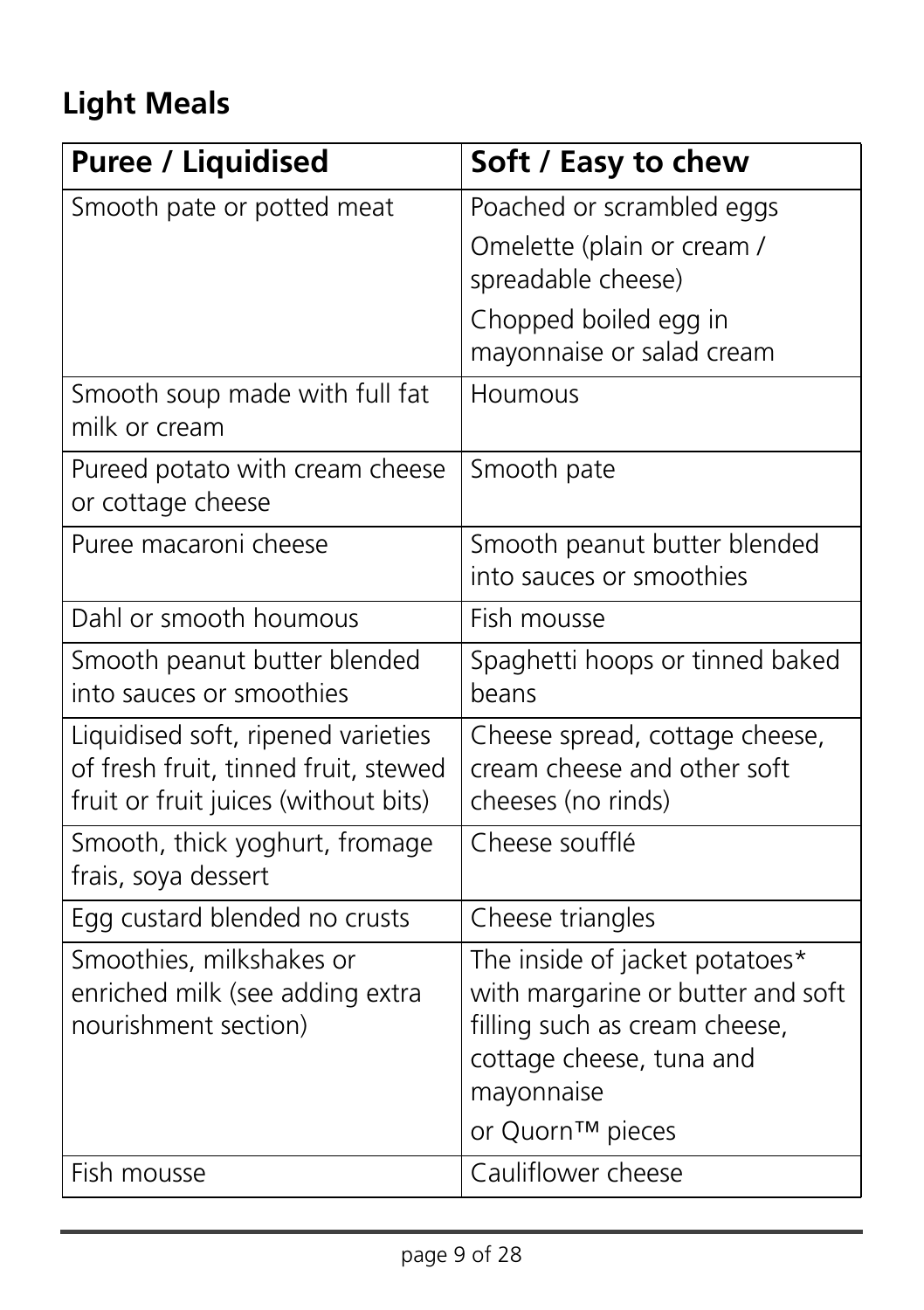## **Main meals**

| <b>Puree / Liquidised</b>                                                                                | Soft / Easy to chew                                                                                                                |
|----------------------------------------------------------------------------------------------------------|------------------------------------------------------------------------------------------------------------------------------------|
| Pureed minced meats or poultry<br>such as chicken or turkey                                              | Small pieces of soft, well cooked,<br>tender meat and poultry in a<br>thick, smooth sauce or gravy,<br>such as a stew or casserole |
| Pureed tender pieces of meat,<br>poultry or skinless sausages                                            | Finely minced meat or poultry in a<br>thick smooth sauce or gravy such<br>as bolognaise, moussaka or<br>cottage pie                |
| Liquidised potatoes, yam or<br>plantains                                                                 | Tinned sausages (with skins<br>removed) or corned beef in a<br>thick smooth sauce or gravy                                         |
| Liquidised fresh or tinned<br>vegetables                                                                 | Tinned meat or poultry such as<br>stewed steak, minced beef,<br>chicken in white or curry sauce<br>Corned beef hash                |
| Puree ready meals                                                                                        | Steamed or poached flaked fish*<br>served in a thick smooth sauce.<br>Try using 'boil in the bag' for an<br>easy alternative       |
| Soups without bits                                                                                       | Tinned fish mixed with<br>mayonnaise or thick sauce*<br>Fish pie with potato topping*<br>Fish mousse                               |
| Pureed tinned meats such as<br>corned beef, minced beef,<br>chopped ham and pork, chicken<br>or sausages | Well cooked or tinned lentils,<br>mushy peas and other pulses<br>Lentil curry                                                      |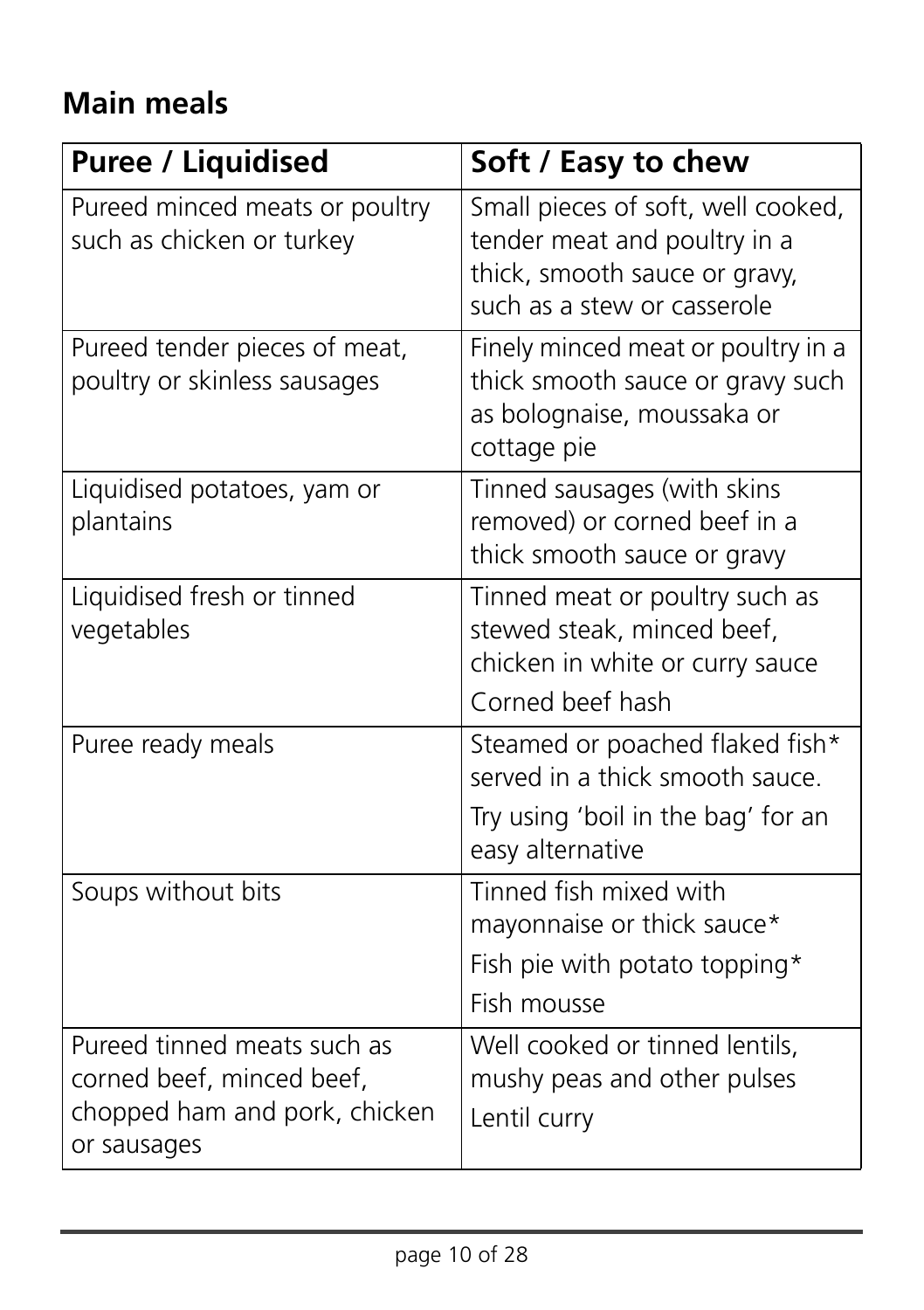| Pureed pasta dishes such as<br>spaghetti Bolognese or lasagne,<br>macaroni cheese, pasta in tomato<br>or cream sauce, ravioli                                                                                    | Tofu (soya bean curd), 'Quorn™'<br>or textured vegetable protein in<br>dishes such as vegetable<br>casserole, curry or chilli<br>Dahl |
|------------------------------------------------------------------------------------------------------------------------------------------------------------------------------------------------------------------|---------------------------------------------------------------------------------------------------------------------------------------|
| Sieved, pureed beans, lentils,<br>chickpeas or other pulses such as<br>dahl or smooth houmous                                                                                                                    | Well cooked pasta cut into small<br>pieces, or rice in dishes such as<br>spaghetti bolognaise, pasta in<br>sauce, curry               |
| Pureed tinned fish with thick<br>sauce or mayonnaise                                                                                                                                                             | Tinned pasta such as spaghetti,<br>ravioli or macaroni cheese<br>Lasagne (no hard crusts)                                             |
| Meat substitutes such as tofu<br>(soya bean curd), 'Quorn'™ or<br>textured vegetable protein used<br>in dishes such as vegetable curry,<br>soups, dhal and chilli. Add extra<br>fluid and liquidise until smooth | Moussaka made with aubergine<br>which has been peeled                                                                                 |
| Boneless, skinless fish only,<br>cooked well and pureed until<br>smooth in a pourable white,<br>cheese or parsley sauce                                                                                          | Creamed potatoes plantains or<br>yams, instant or well boiled and<br>chopped *                                                        |
| Potted meat or smooth pate                                                                                                                                                                                       | Soft chips fully soaked with sauce<br>(no hard pieces and skins must<br>dissolve or be removed)                                       |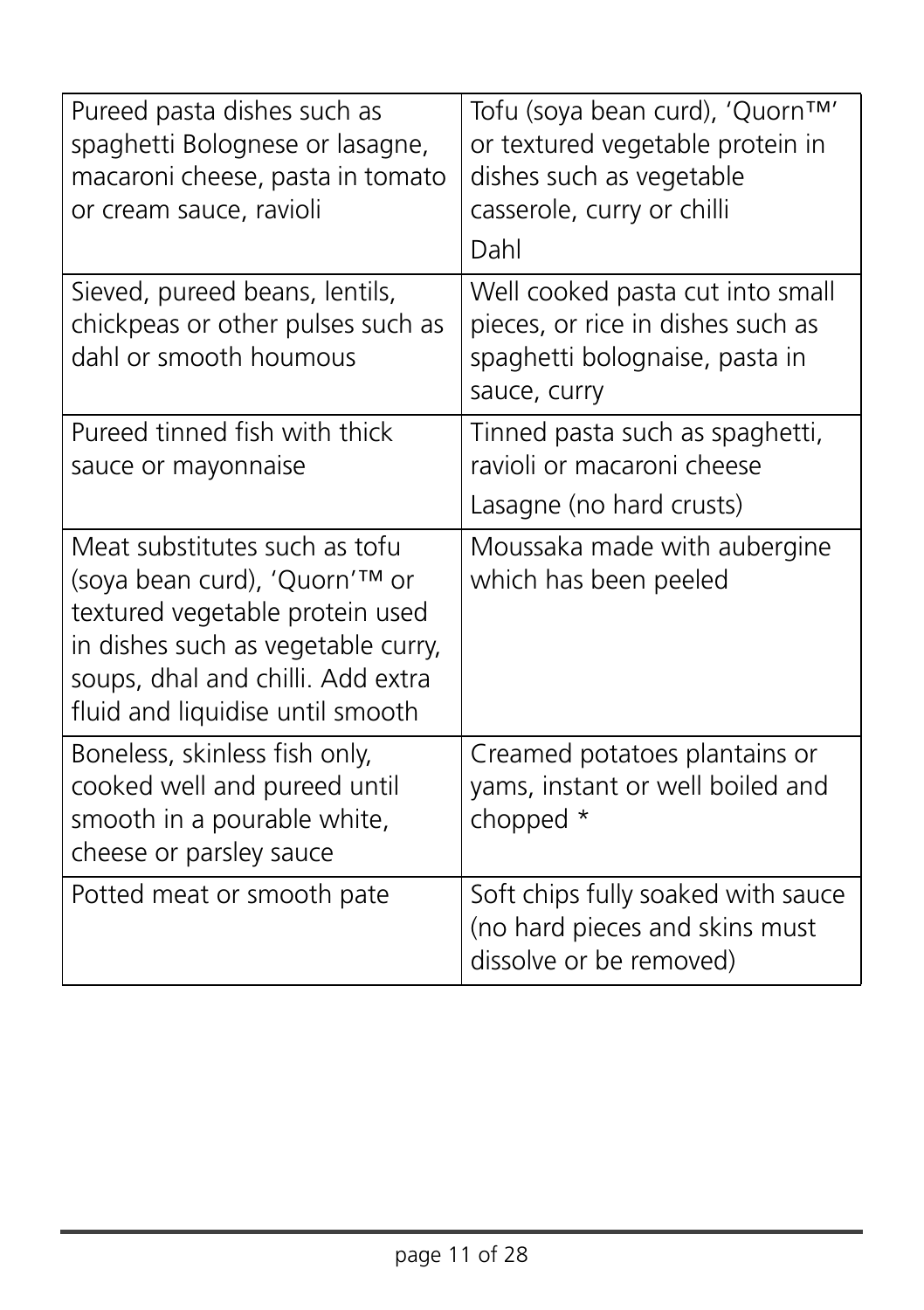| For adding to main courses,<br>consider extra sauces or gravy<br>such as:<br>• stock cubes,<br>• meat and vegetable extracts,<br>• packet sauce mixes,<br>• gravy mixes or soups (packet,<br>tinned or condensed). | Cheese and potato bake (no<br>pastry or hard crusts)<br>Polenta in a thick, smooth sauce<br>or gravy<br>Well cooked carrots, parsnips,<br>swede, courgettes, peppers, tops<br>of cauliflower, or broccoli florets*<br>Tinned tomatoes, mushy peas,<br>carrots or other vegetables*<br>Cauliflower cheese<br>Vegetable curry |
|--------------------------------------------------------------------------------------------------------------------------------------------------------------------------------------------------------------------|-----------------------------------------------------------------------------------------------------------------------------------------------------------------------------------------------------------------------------------------------------------------------------------------------------------------------------|
|--------------------------------------------------------------------------------------------------------------------------------------------------------------------------------------------------------------------|-----------------------------------------------------------------------------------------------------------------------------------------------------------------------------------------------------------------------------------------------------------------------------------------------------------------------------|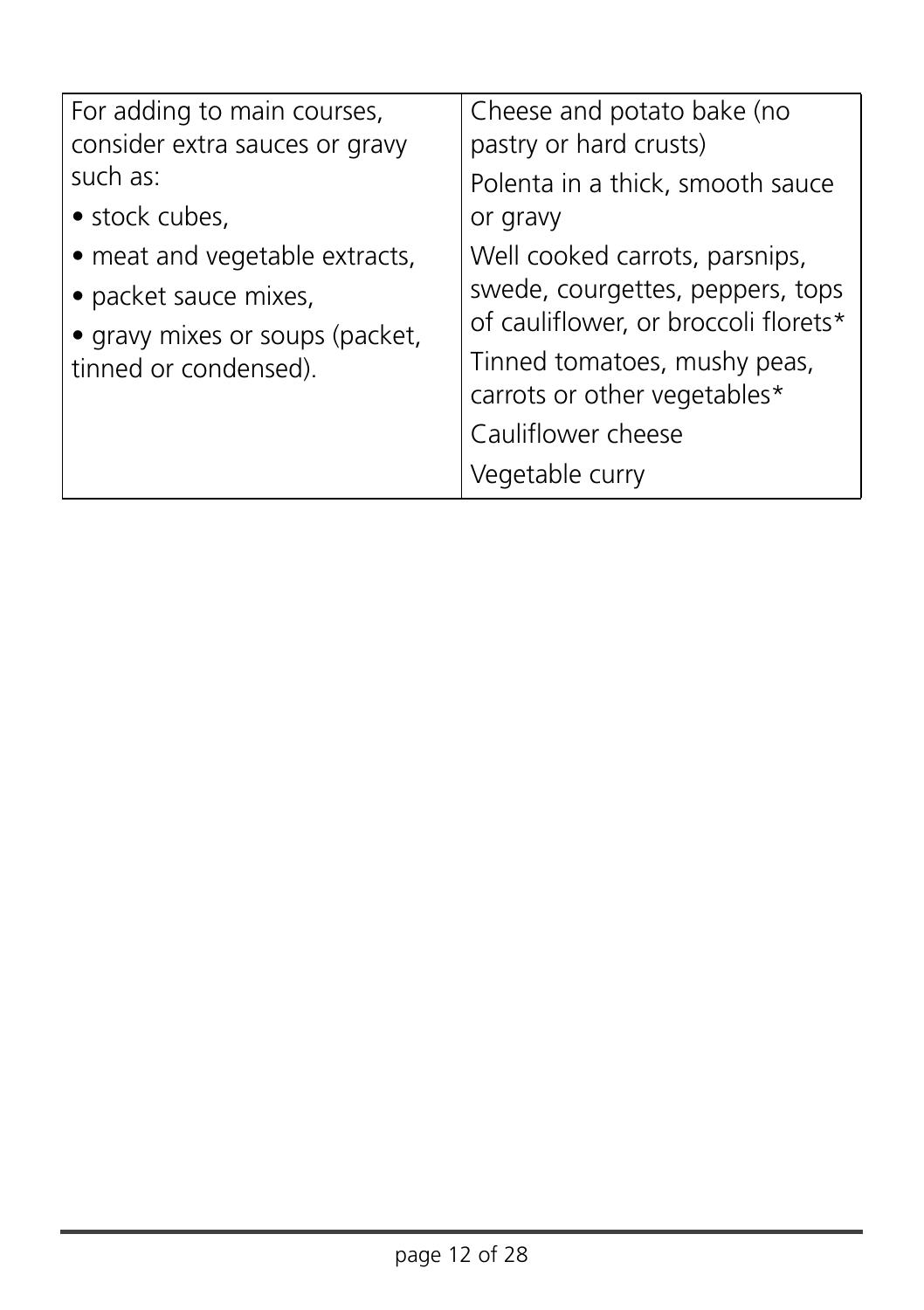## **Snacks**

| <b>Puree / Liquidised</b>              | Soft / Easy to chew                                              |
|----------------------------------------|------------------------------------------------------------------|
| Soup without bits                      | Vegetable juices such as tomato                                  |
| Dahl without bits                      | and carrot                                                       |
| Smooth Houmous                         | Vegetable soups                                                  |
| Soft cheese                            | Ripe avocado                                                     |
|                                        | Smooth guacamole                                                 |
| Puree fruit                            | Biscuits soaked in milk or dunked<br>in tea or coffee            |
| Mousse, ice cream or smooth<br>yoghurt | Soft cake or sponge pudding with<br>ice cream / custard or sauce |
| Smoothies or milkshakes                | Chocolate without fruit or nuts /<br>hard biscuits               |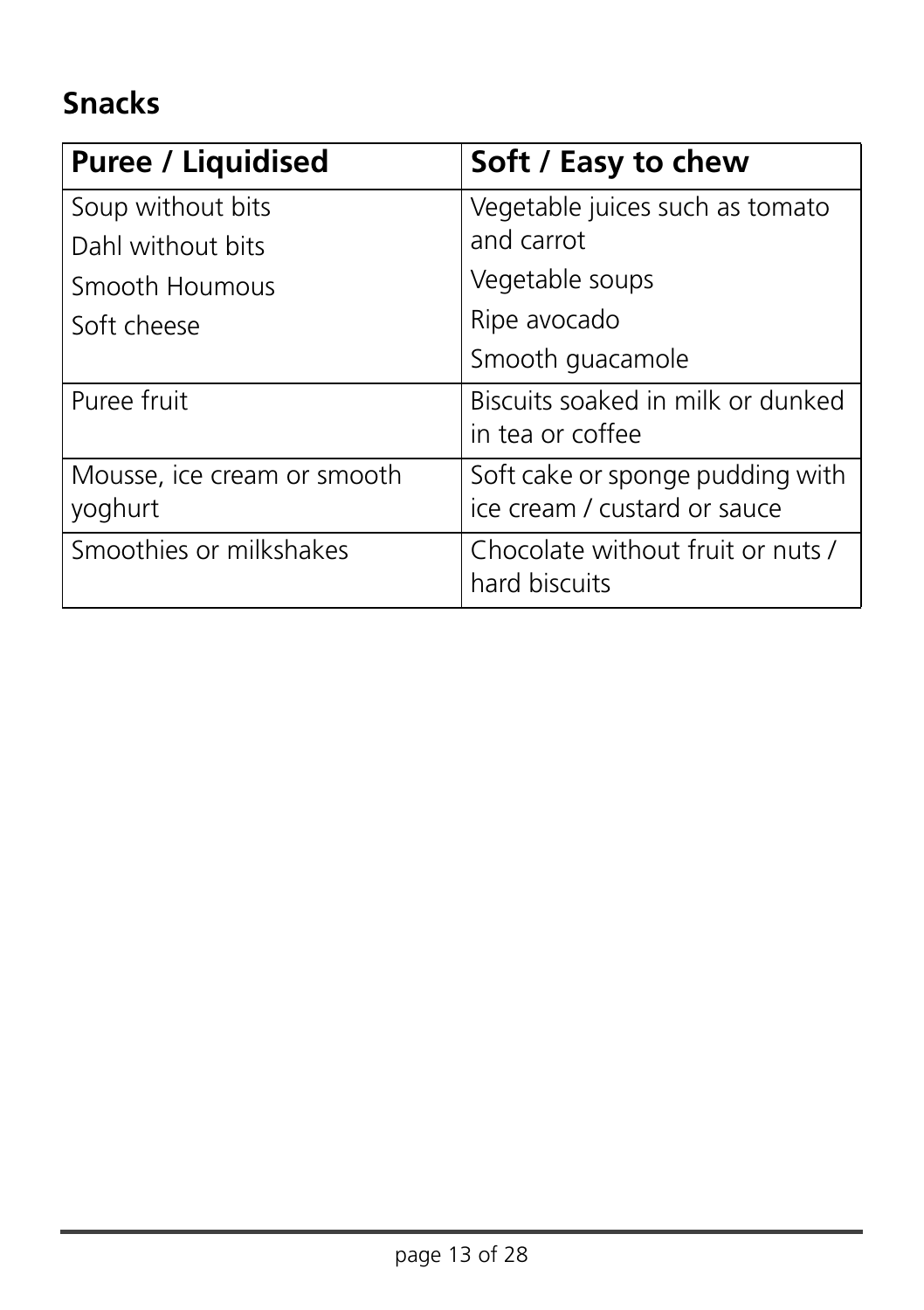## **Puddings**

| <b>Puree / Liquidised</b>                                                                                                                                    | Soft / Easy to chew                                                                                                   |
|--------------------------------------------------------------------------------------------------------------------------------------------------------------|-----------------------------------------------------------------------------------------------------------------------|
| Jelly                                                                                                                                                        | Egg custard (no pastry)                                                                                               |
| Thick instant whip                                                                                                                                           |                                                                                                                       |
| Pannacotta                                                                                                                                                   |                                                                                                                       |
| Ice cream or frozen yoghurt                                                                                                                                  | Sweet white sauces                                                                                                    |
| Soya dessert                                                                                                                                                 | Yoghurt or fromage frais - avoid<br>those with muesli, nuts, grains or<br>seeds, crumble, cereal or candy<br>toppings |
| Smooth mousse, yoghurt or<br>fromage frais avoid muesli, nuts,<br>grains or seeds, crumble, cereal or<br>candy toppings                                      | Crème caramel                                                                                                         |
| Blancmange, instant whip and<br>milk jelly                                                                                                                   | Soft trifle                                                                                                           |
| Milk puddings such as custard,<br>rice, semolina, tapioca - use<br>evaporated and condensed milks<br>as a topping for desserts,<br>puddings and puree fruit. | Stewed fruit such as apples, pears<br>or plums*<br>Soft tinned fruit such as apricots,<br>peaches or pear segments    |
| Smooth cheesecake (no biscuit<br>base)                                                                                                                       | Soft sponge (without dried fruit<br>or nuts) with thick custard or<br>cream                                           |
|                                                                                                                                                              | Sponge pudding (without dried<br>fruit or nuts) served with thick<br>custard or cream.                                |
| Crème caramel                                                                                                                                                | Ice cream, frozen yoghurt,<br>mousse or sorbet                                                                        |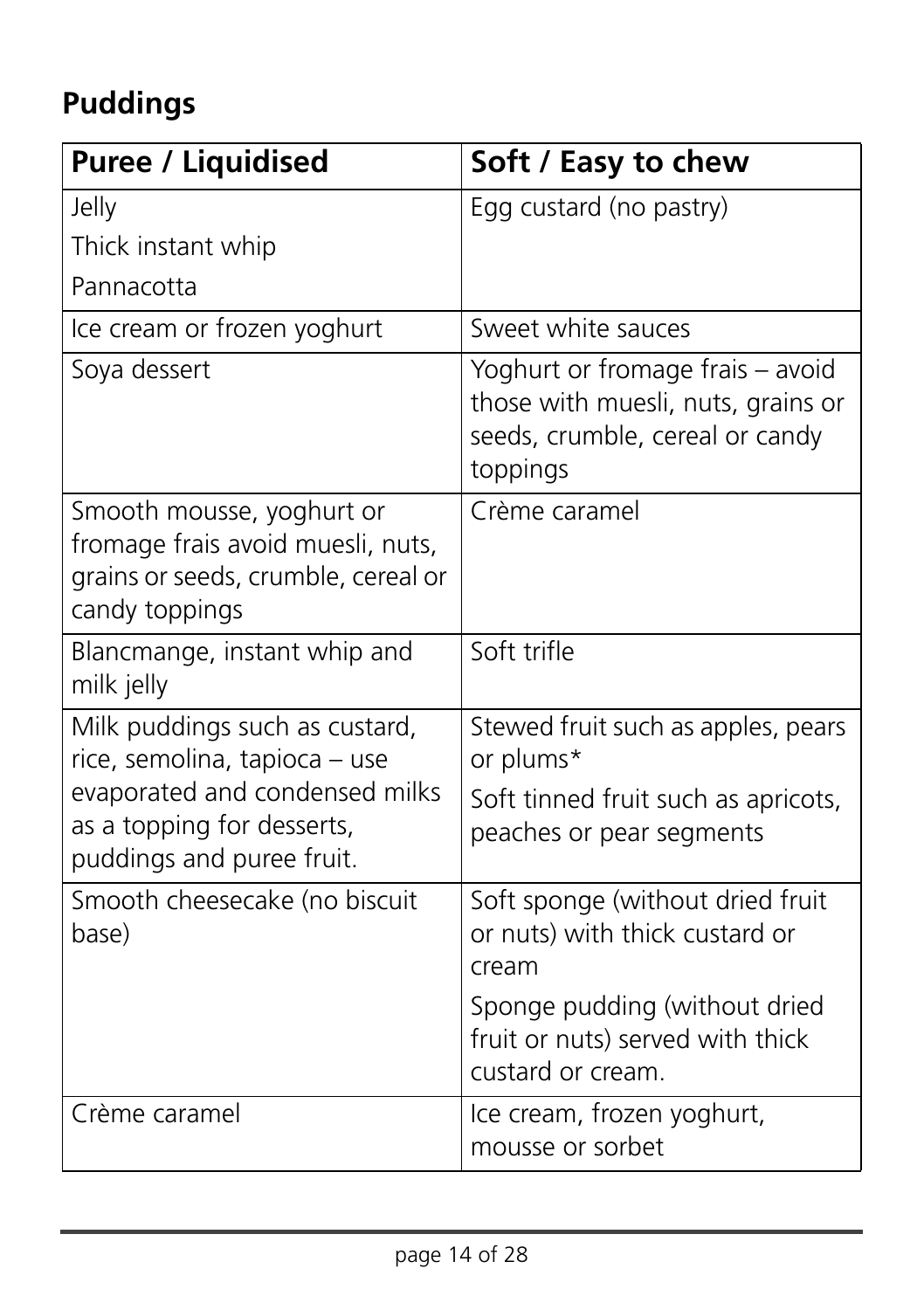| Sponge pureed with custard to a $\vert$ Banana with thick custard or<br>smooth, thick consistency | cream                                       |
|---------------------------------------------------------------------------------------------------|---------------------------------------------|
|                                                                                                   | Tinned fruit with thick custard or<br>cream |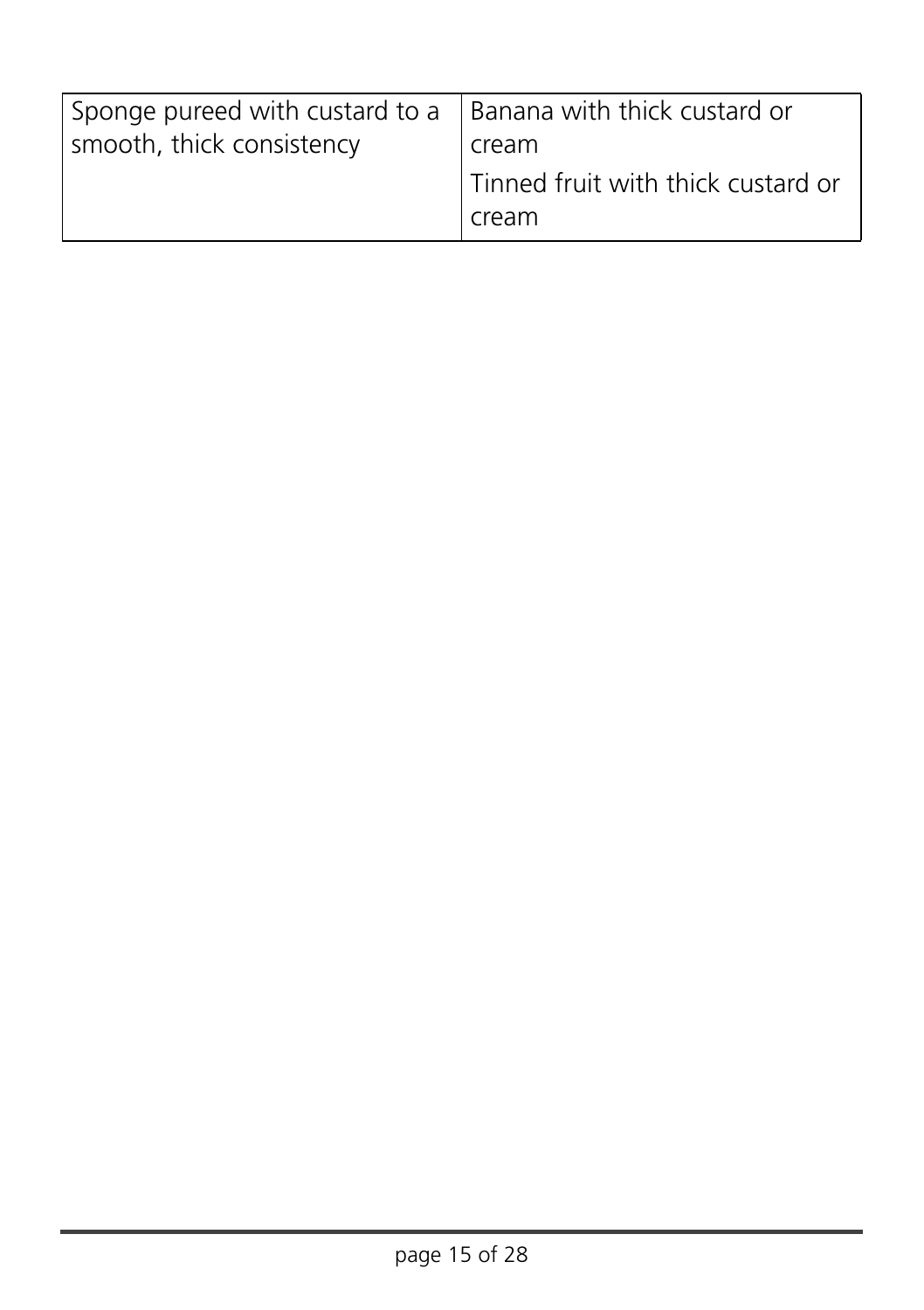## **Alternatives**

## **What if I can't drink milk or eat dairy?**

For various reasons people may not be able to drink milk. These reasons may include a dislike of milk, being vegan, being lactose intolerant. Depending on the reasons for your milk avoidance, you could try using lactose free milk, or non-dairy soya, rice, oat or nut milks available from supermarkets. Try to use full fat varieties and those enriched with calcium where possible. Non-dairy yoghurts and cream substitutes are also available.

If you do not feel you can manage any milkshake type drinks you need to ensure that you are having blended meals, fruit smoothies or enriched soups regularly over the day; see ideas in this booklet. The dietitian may suggest a juice type nutritional supplement which can be provided in hospital after your surgery.

## **I'm vegetarian / vegan, what can I do?**

If you are vegetarian or vegan it is even more essential to plan your liquidised diet carefully. You will need to ensure that you include regular protein choices into your diet such as soya products and Quorn™.

Tinned or well-cooked lentils, beans and chickpeas can be pureed and blended into soups and meals. Smooth peanut butter can be blended into sauces and smoothies. If you are vegan, the use of non-dairy soya, rice, oat or nut based milks, yoghurts and creams will be useful. Try to ensure you use full fat varieties and those enriched with calcium where possible.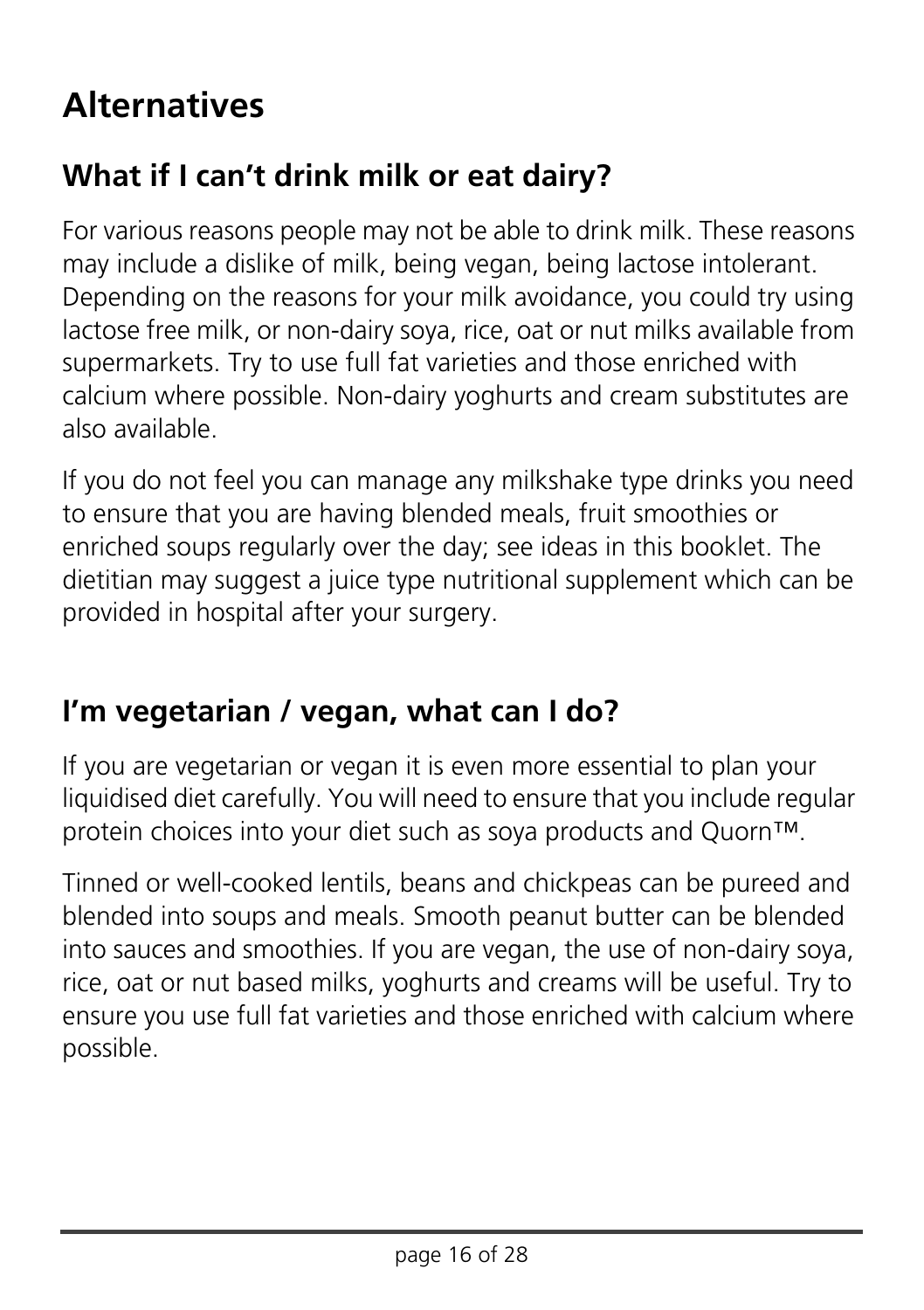## **Food fortification and nourishing drinks**

It can be very difficult to meet your energy requirements whilst on a liquid diet therefore it is often necessary to add in extra calories to help prevent weight loss. The following can help to add extra energy to meals:

- Cook food such as meat, fish, potatoes, vegetables in plenty of margarine, butter or oil before blending
- Try adding 2 tablespoons of double cream into a serving of soups, milkshakes and puddings
- Sugar, seedless jam, syrup or honey can be added to cereals, milkshakes, other drinks and puddings
- Use full fat products such as milk, yoghurts, fromage frais when preparing milkshakes and smoothies
- Add ice cream into milkshakes and smoothies
- Grated cheese or soft cheese can be added to mashed potato, vegetables and soup before blending
- Smooth peanut butter can be added into smoothies

If you are diabetic speak to your dietitian as some of these suggestions may not be appropriate due to the high sugar content.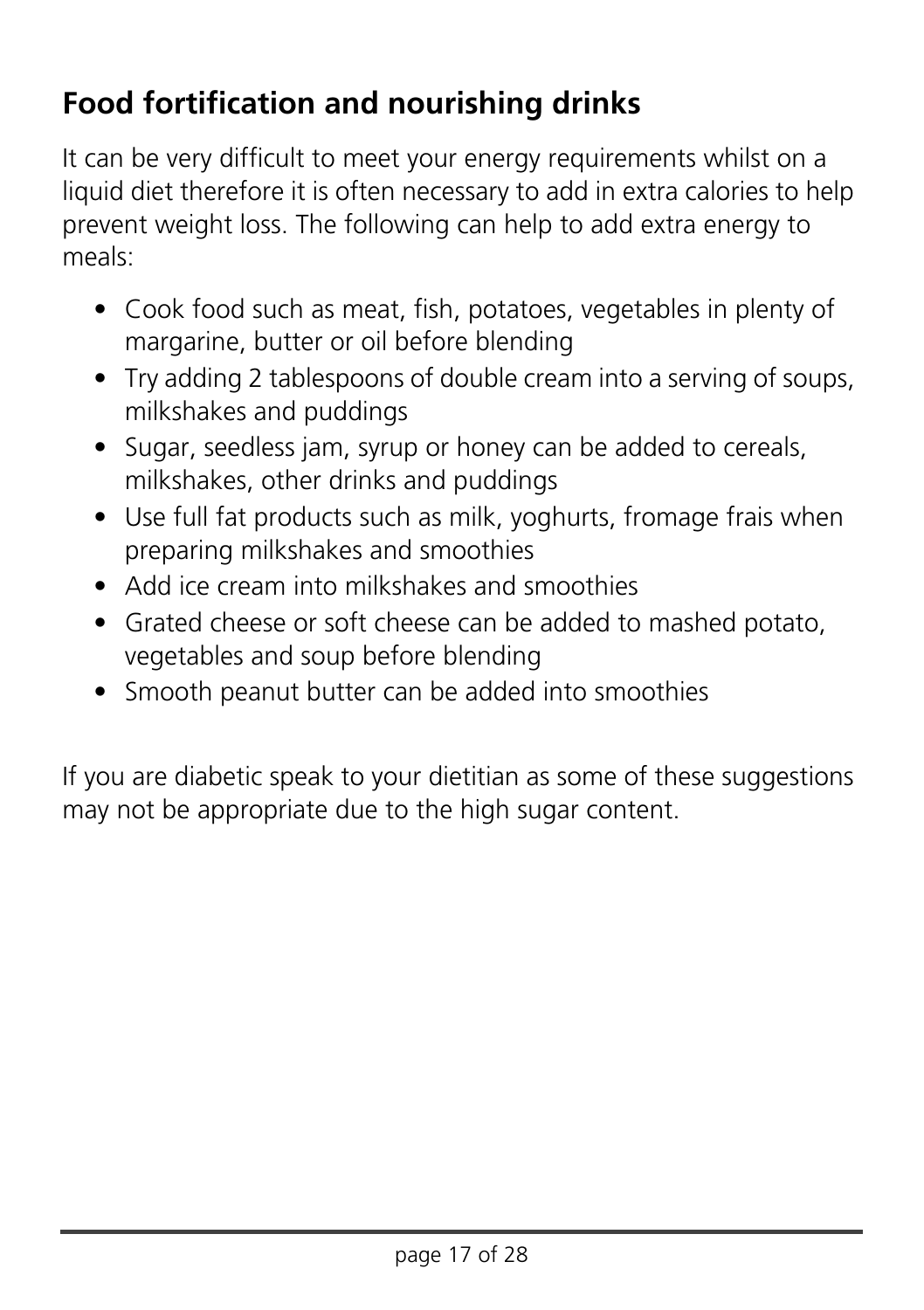## **Recipe ideas**

## **Nourishing drinks**

Whether you are buying ready made milkshakes, or making your own, there are foods you can add to increase calories and variety. Try adding blended fruit, ice cream, yoghurt, honey, chocolate powder, smooth peanut butter, flavoured milk, milkshake powder, ice cream sauces and fruit juices.

#### **Milkshake**

 $\frac{1}{2}$  pint full fat milk 30ml (2 tablespoons) double cream 2 x scoops ice cream

Method: Blend all ingredients together and serve.

#### **Basic fruit smoothie**

½ pint full fat milk 1 scoop ice cream 100g full fat smooth yoghurt

Add banana, mango, peaches, raspberries, strawberries or other soft fruit to taste and blend in with the above.

Method: Blend all ingredients together and serve cold. Sieve to ensure fully smooth.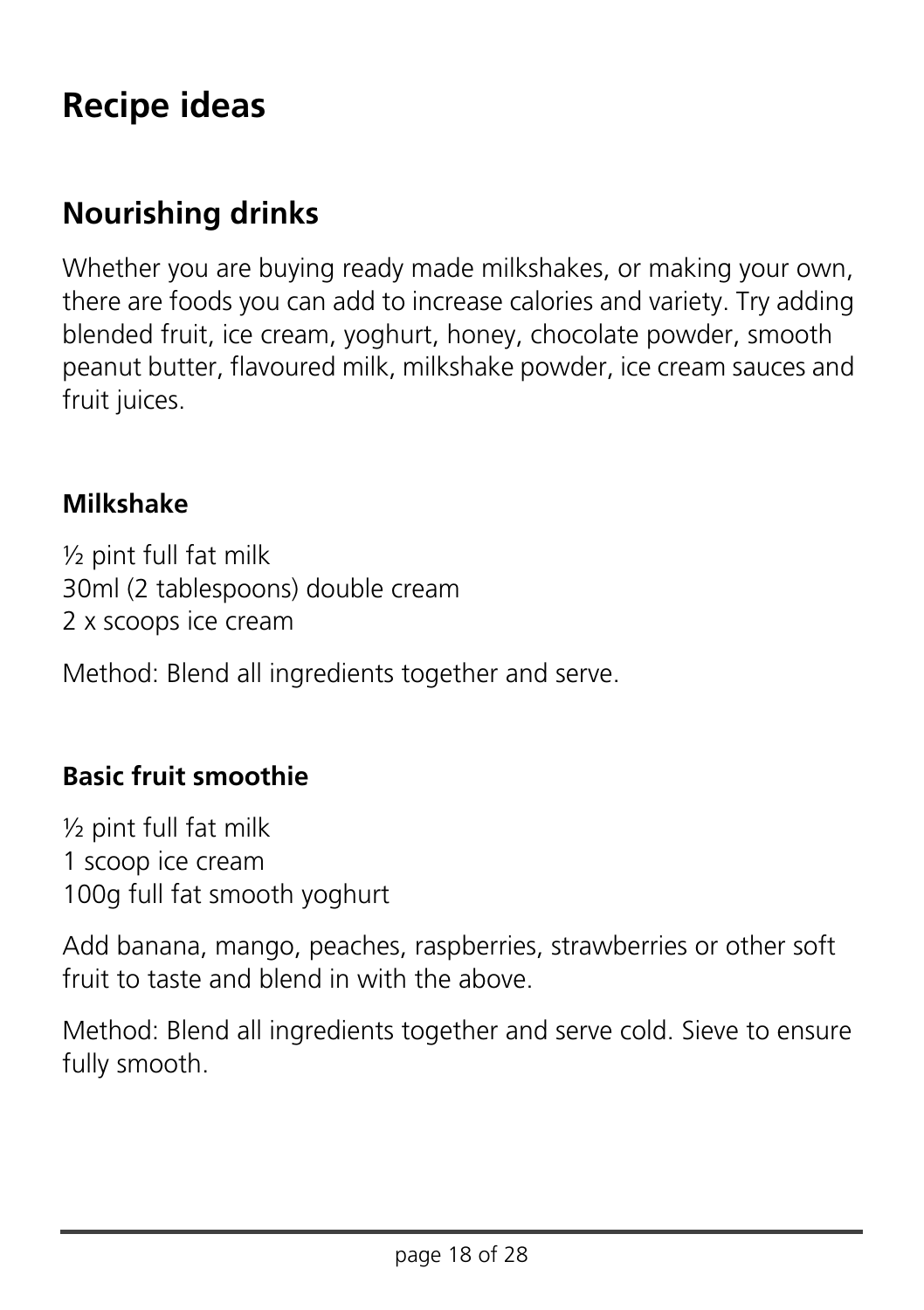#### **Breakfast smoothie**

1 banana ½ pint full fat milk 2 tablespoons honey ½ cup cereal or instant oats 1 tablespoon greek yoghurt

Method: Blend all ingredients together until smooth. Serve cold, or alternatively leave out the yoghurt and warm the milk prior to blending for a warm drink. Sieve to ensure fully smooth.

#### **Chocolate peanut butter smoothie**

1 banana

1 tablespoon smooth peanut butter

Chocolate syrup to taste

1 tablespoon instant oats

½ pint full fat milk

Method: Blend all ingredients together, serve cold. Sieve to ensure fully smooth.

#### **Coconut and mango smoothie**

1 mango, cut into small pieces 2 tablespoons honey 1 tablespoon natural / greek yoghurt 100ml full fat milk 100ml coconut milk

Method: Blend all ingredients together until smooth. Sieve to ensure fully smooth.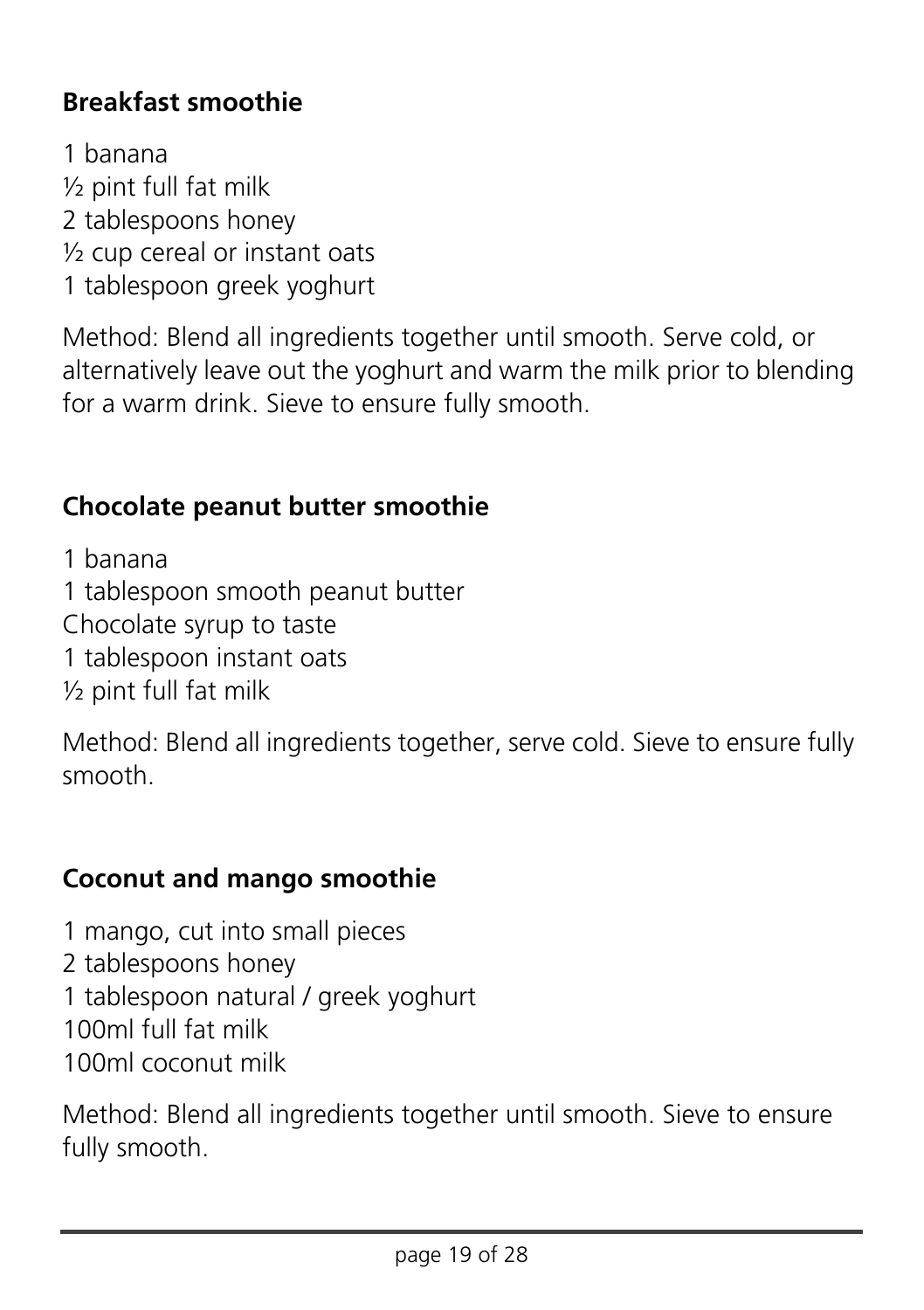#### **Iced coffee**

½ pint full fat milk 1 x scoop ice cream (vanilla or coffee flavour) 1 teaspoon instant coffee dissolved in a small amount of hot water 30ml (2 tablespoons) double cream

Method: Blend all ingredients together and serve.

#### **Chocolate peppermint drink**

½ pint full fat milk 1 scoop chocolate ice cream 30ml (2 tablespoons) double cream 1-2 drops peppermint essence

Method: Blend all ingredients together and serve cold.

#### **Hot chocolate**

⅓ pint full fat milk 8 squares chocolate 30ml (2 tablespoons) double cream

Method: Heat milk and chocolate together gently in microwave or pan, stir until chocolate melted. Serve warm.

Tip: Add more or less chocolate to your taste. Try adding cinnamon to sprinkle on top for a different flavour or add a teaspoon of instant coffee to create a mocha. To add extra energy try also adding hot chocolate powder, extra melted chocolate, or add a chocolate Meretine shake or Complan shake.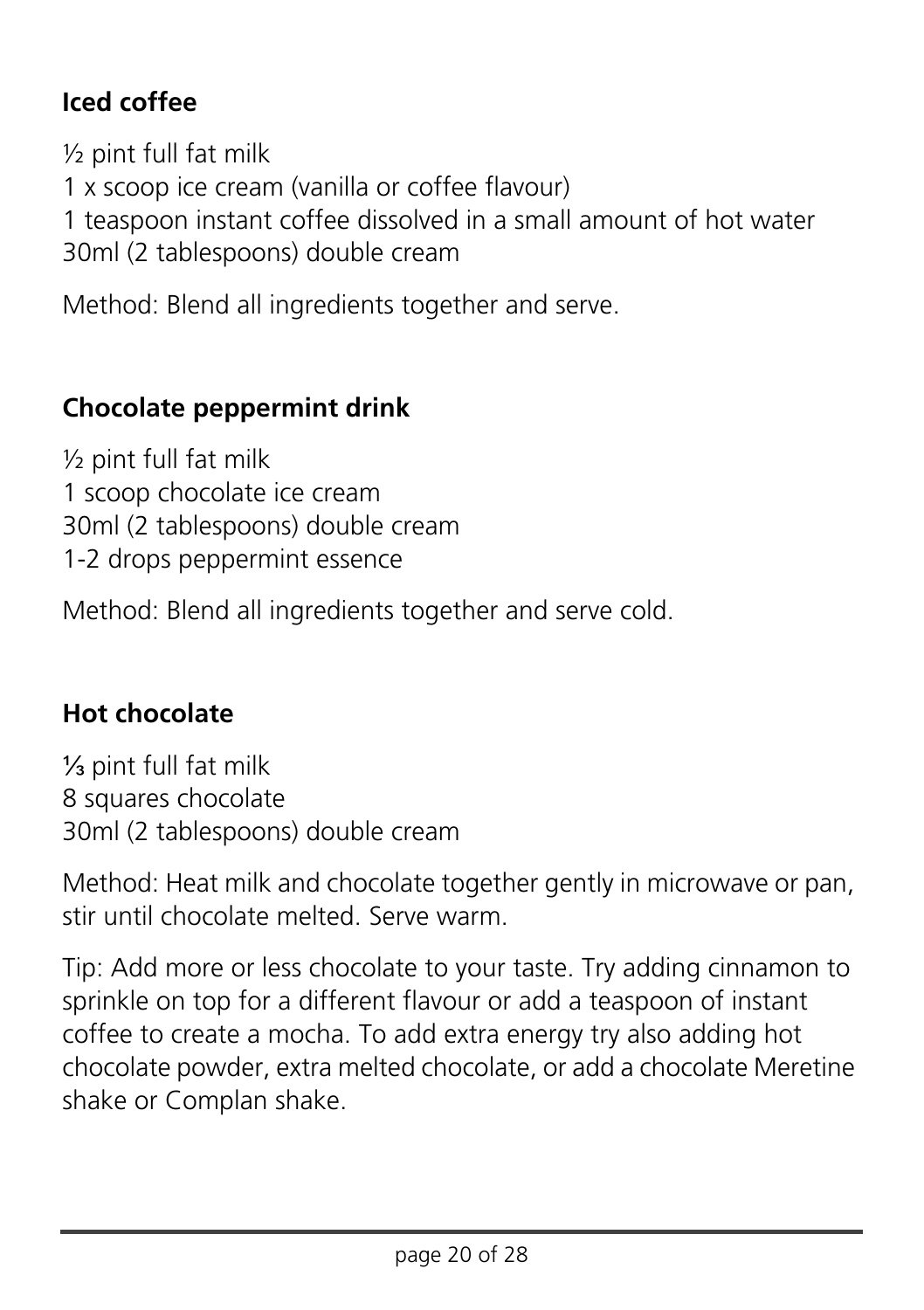### **Soups**

#### **Asparagus and butter bean soup (serves 2)**

500g asparagus spears, chopped into large pieces 1 tablespoon butter ½ onion, chopped ½ litre chicken or vegetable stock 100ml (6 tablespoons) double cream Large tin butter beans

Method: Fry onion in butter until softened, add asparagus. Add stock and season. Simmer until asparagus cooked through. Blend until smooth.

#### **Broccoli and chickpea soup (makes 2 portions)**

1 tablespoon olive oil ½ onion 1 garlic clove 1 broccoli, stalk removed and cut into florets 500ml chicken or vegetable stock 100ml (6 tablespoons) double cream 4 tablespoons chickpeas

Method: Fry onion and garlic in oil until softened. Add broccoli, chickpeas and stock and simmer until the broccoli is soft. Add cream and blend until smooth.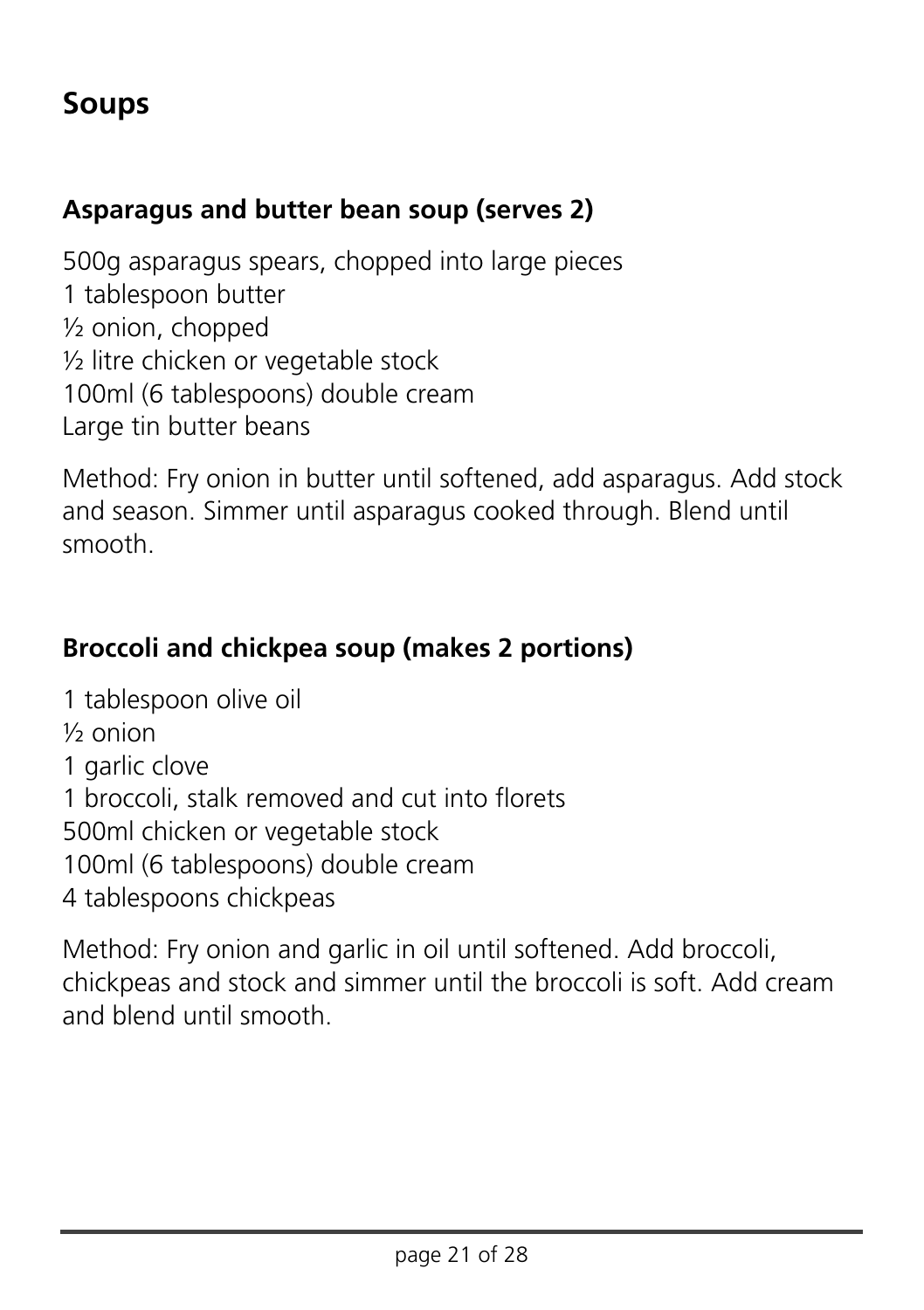#### **Potato and cheese soup (makes 3-4 portions)**

50g butter 1 onion, chopped 1 clove garlic, crushed 3 medium potatoes, peeled and diced 750ml of vegetable or chicken stock 150ml full fat milk 200g cream cheese

Method: Melt butter and cook onion and garlic gently over heat. Add potatoes, cover and cook for 10 minutes. Add stock and milk and cook for 20 minutes. Add cheese and blend until smooth. Add extra milk or cream to thin if required.

#### **Other soup options**

Tinned or packet soups can also be used. It is important to remember that soups tend to have a low energy and protein content. The following are some examples of how the protein and calorie content of tinned soups could be increased.

#### **Chicken soup (serves 1)**

85g (1 small breast) cooked chicken ½ tin (200g) cream of chicken soup 30ml (2 tablespoons) double cream 50ml full fat milk (or more if need thinner texture)

Method: Blend the chicken for approximately 20 seconds. Add the soup, cream and milk and blend together. Heat before serving.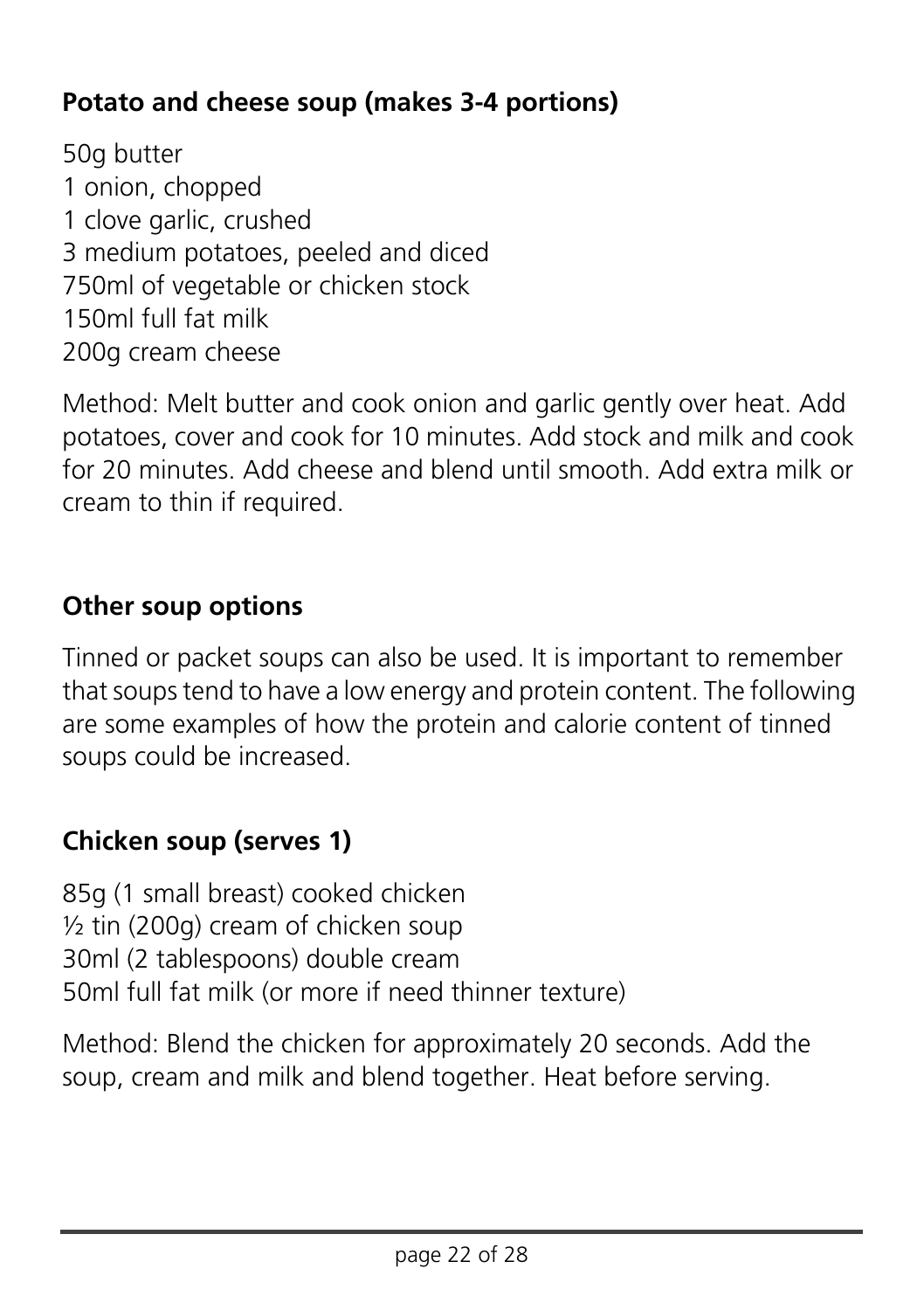#### **Tomato soup (serves 1)**

 $\frac{1}{2}$  tin (200g) chopped tomatoes 30ml (2 tablespoons) double cream ½ pint full fat milk ½ tin cream of tomato soup

Method: Blend all ingredients together and serve warm.

#### **Beef and vegetable soup (serves 1)**

50g corned beef 30ml (2 tablespoons) double cream ½ tin (200g) of beef and vegetable soup 50ml full fat milk 1 tablespoon mashed potato mixed with cream and milk

Method: Cook and mash potatoes, add cream and milk. Chop corned beef into small pieces; blend all ingredients together until smooth. Add extra milk if required to thin down.

#### **Ham and pea soup (serves 1)**

45ml (3 tablespoons) double cream  $\frac{1}{2}$  tin (200g) ham and pea soup 55g cooked ham 50ml full fat milk

Method: Blend all ingredients together until smooth and heat gently to required temperature.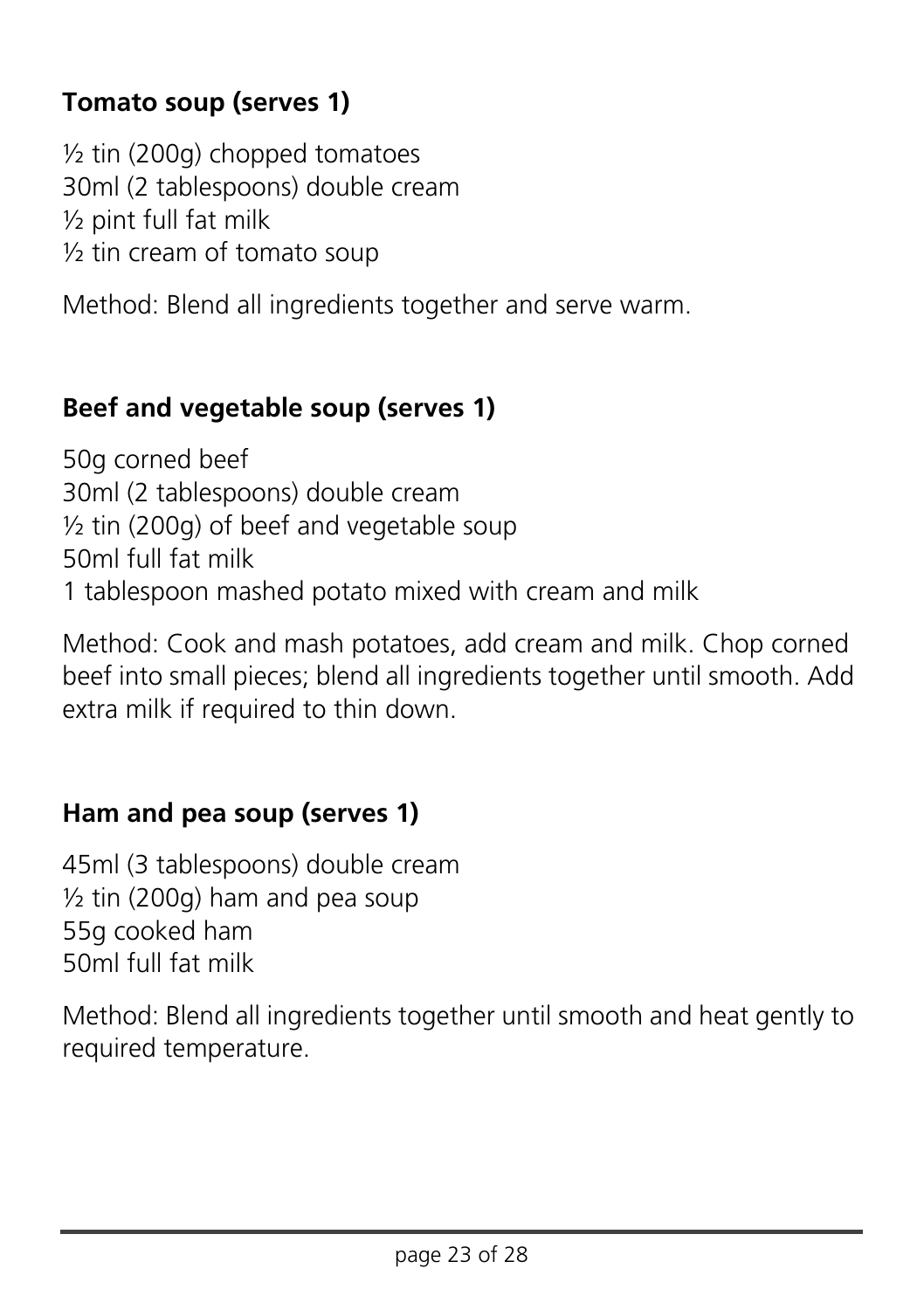#### **Broccoli and stilton soup (serves 1)**

30g (1 small matchbox sized piece) grated cheese 30ml (2 tablespoons) double cream 125ml full fat milk ½ tin (200g) broccoli and stilton soup

Method: Blend all ingredients together until smooth. Serve warm.

Easy alternative for soups: Mix one sachet of Build Up soup or Complan shake (original flavour) with a tin of soup and blend well to add extra calories and protein. Add extra cream or full fat milk if you need a thinner texture.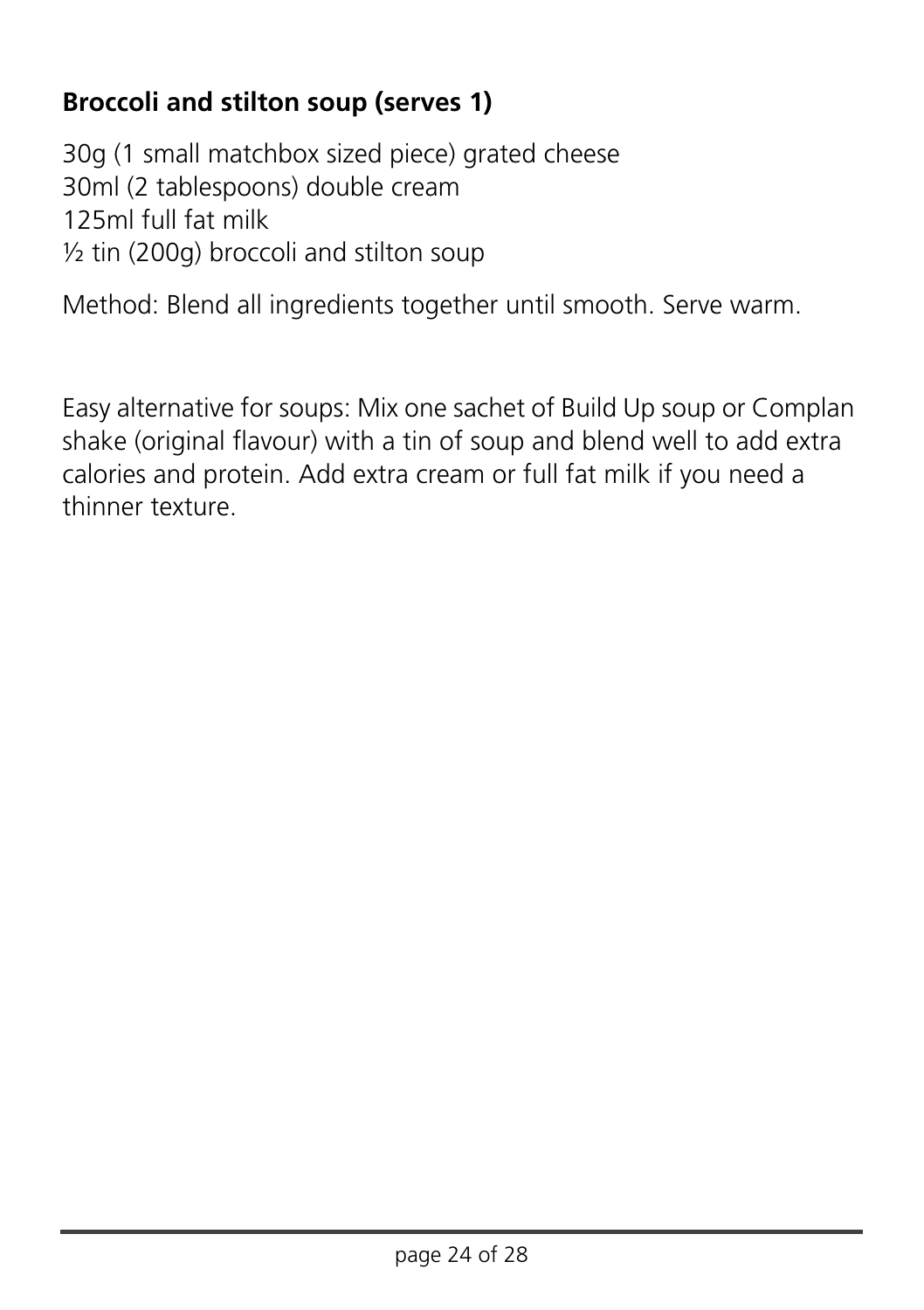## **Main Meals**

#### **Spaghetti bolognese (serves 2)**

75g spaghetti (or other pasta) 750ml beef stock 2 teaspoons tomato puree 200g chopped tomatoes 200g minced beef ½ onion 1 clove garlic 1 teaspoon mixed herbs 1 tablespoon oil

Method: Cook pasta according to packet instructions until soft. Fry onion and garlic until softened, add beef and heat until cooked through. Add tomatoes, herbs, tomato paste and beef stock until warmed through then add cooked pasta. Blend until smooth. Sieve to ensure fully smooth.

Easy option – use a ready made jar of bolognese sauce, add cooked pasta and blend until smooth.

#### **Thai chicken (serves 1)**

½ tablespoon oil ½ tablespoon Thai curry paste ½ chicken breast cut into small pieces 125ml coconut milk ½ onion ½ pepper 30g cooked rice

Method: Fry onion, pepper and chicken in oil and curry paste until cooked. Add coconut milk and cooked rice until warmed through. Blend and sieve to ensure fully smooth.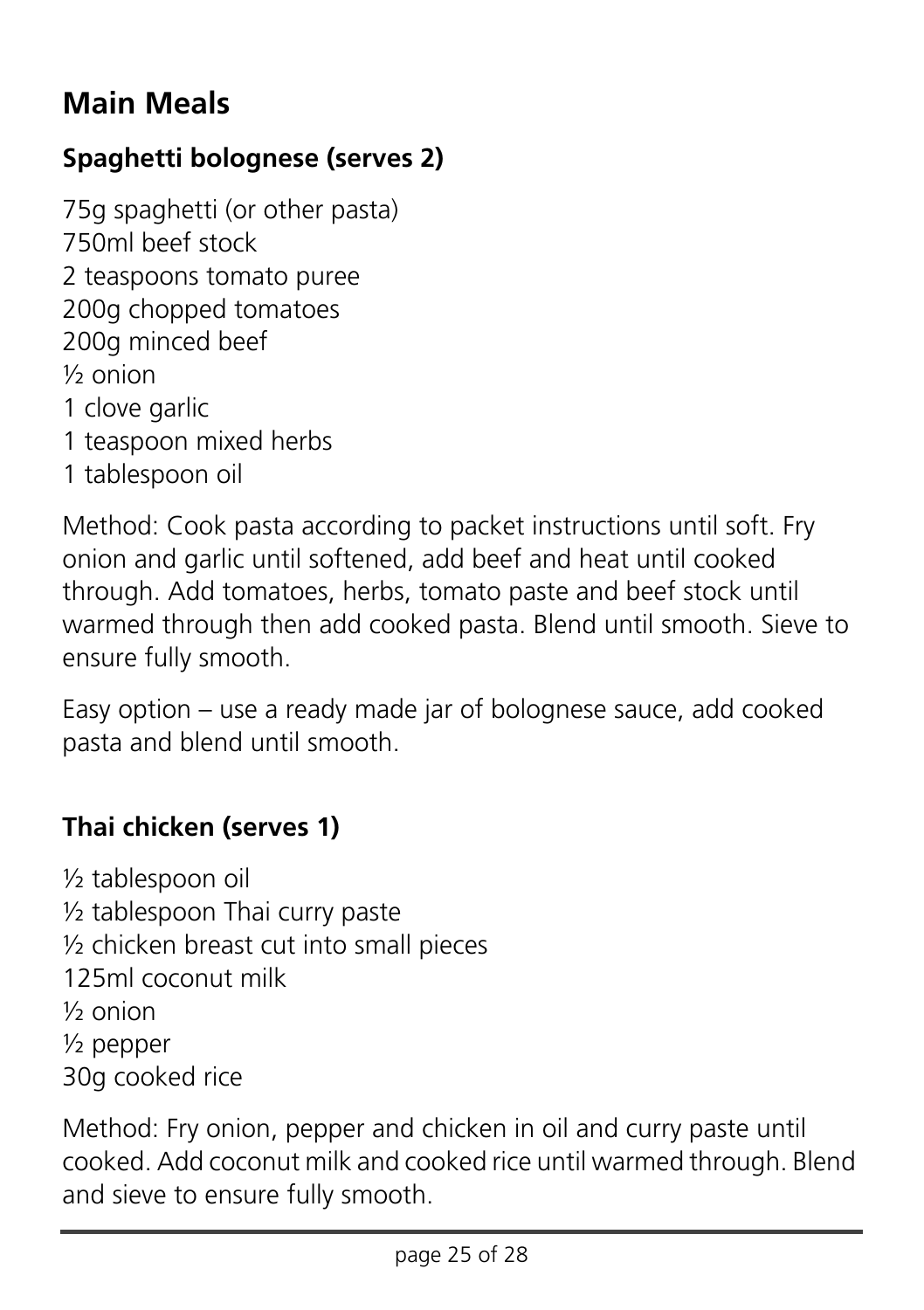#### **Chicken satay (serves 2)**

1 red chilli 2-3 tablespoons peanut butter 4 teaspoons soy sauce 2 teaspoons sesame oil 1 chicken breast cut into small pieces 125ml coconut milk 30g cooked rice

Method: Fry chicken and chilli in oil. Add peanut butter and soy sauce, heat until chicken is cooked. Add coconut milk and rice and warm through. Blend and sieve to ensure fully smooth.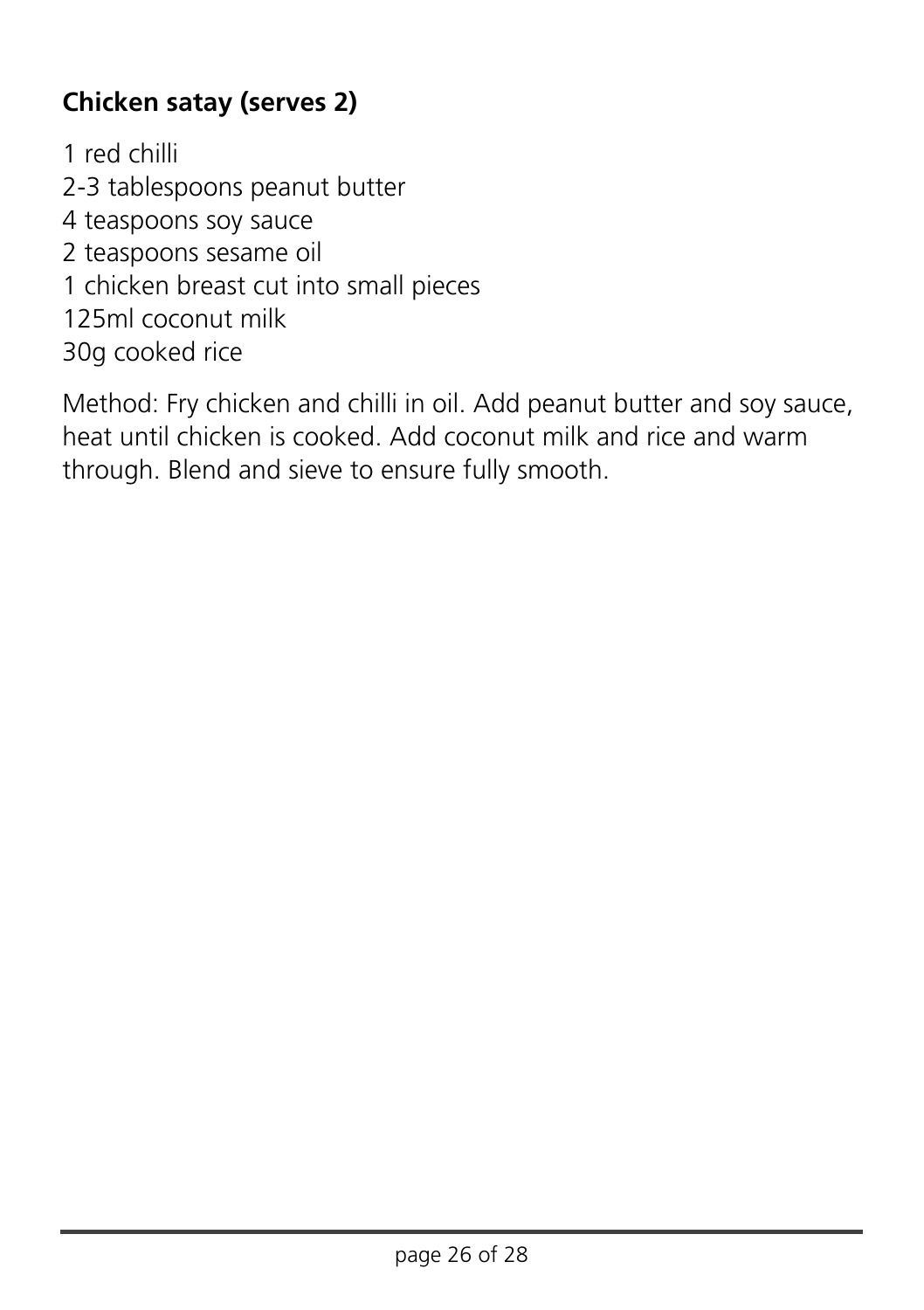#### **Desserts**

#### **Custard (serves 1)**

1 heaped tablespoon skimmed milk powder ½ pint full fat milk ½ level tablespoon custard powder 1 heaped tablespoon sugar

Method: Mix the skimmed milk powder with half of the milk, bring to the boil stirring continuously. Mix the rest of the cold milk with the sugar and custard powder and add the hot milk. Return to the pan and bring to the boil stirring continuously.

Easy alternative: Make up a packet of instant custard powder with hot full fat milk rather than water or add 2 tablespoons double cream to tinned custard and warm before serving.

#### **Rice Pudding**

 $\frac{1}{2}$  tin (200g) rice pudding 125ml full fat milk 45g ready made custard 30ml (2 tablespoons) double cream

Method: Blend ingredients until smooth. Add extra milk to thin down if required. Heat gently to the required temperature.

Tip: Try adding seedless jam, syrup or honey to add different flavours.